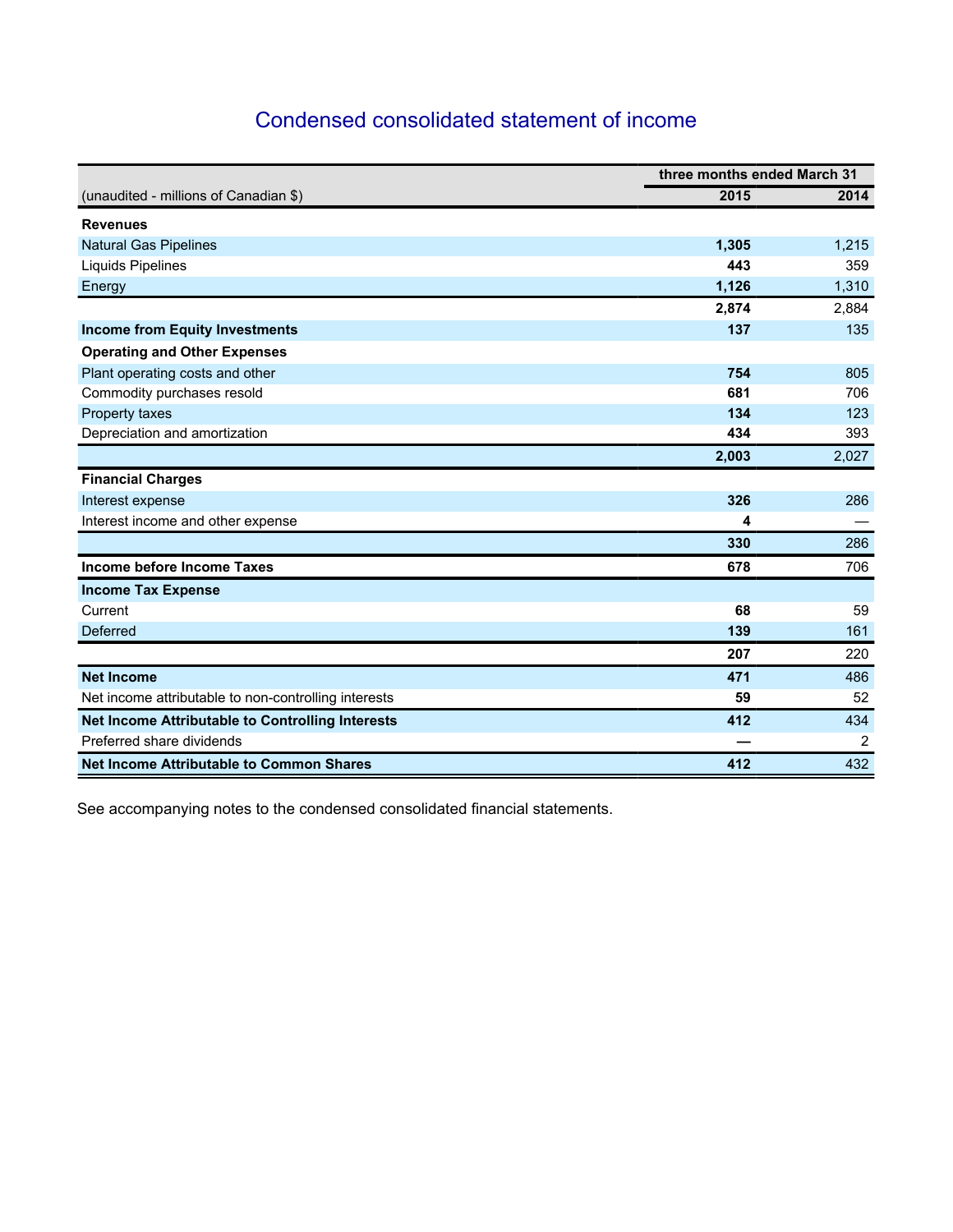# Condensed consolidated statement of comprehensive income

|                                                                                                                                            | three months ended March 31 |       |
|--------------------------------------------------------------------------------------------------------------------------------------------|-----------------------------|-------|
| (unaudited - millions of Canadian \$)                                                                                                      | 2015                        | 2014  |
| <b>Net Income</b>                                                                                                                          | 471                         | 486   |
| Other Comprehensive Income, Net of Income Taxes                                                                                            |                             |       |
| Foreign currency translation gains on net investment in foreign operations                                                                 | 469                         | 240   |
| Change in fair value of net investment hedges                                                                                              | (266)                       | (127) |
| Change in fair value of cash flow hedges                                                                                                   | 15                          | 31    |
| Reclassification to net income of gains and losses on cash flow hedges                                                                     | 44                          | (62)  |
| Reclassification to net income of actuarial gains and losses and prior service costs on<br>pension and other post-retirement benefit plans | 7                           | 4     |
| Other comprehensive income on equity investments                                                                                           | 3                           |       |
| Other comprehensive income (Note 7)                                                                                                        | 272                         | 86    |
| <b>Comprehensive Income</b>                                                                                                                | 743                         | 572   |
| Comprehensive income attributable to non-controlling interests                                                                             | 207                         | 96    |
| <b>Comprehensive Income Attributable to Controlling Interests</b>                                                                          | 536                         | 476   |
| Preferred share dividends                                                                                                                  |                             |       |
| <b>Comprehensive Income Attributable to Common Shares</b>                                                                                  | 536                         | 474   |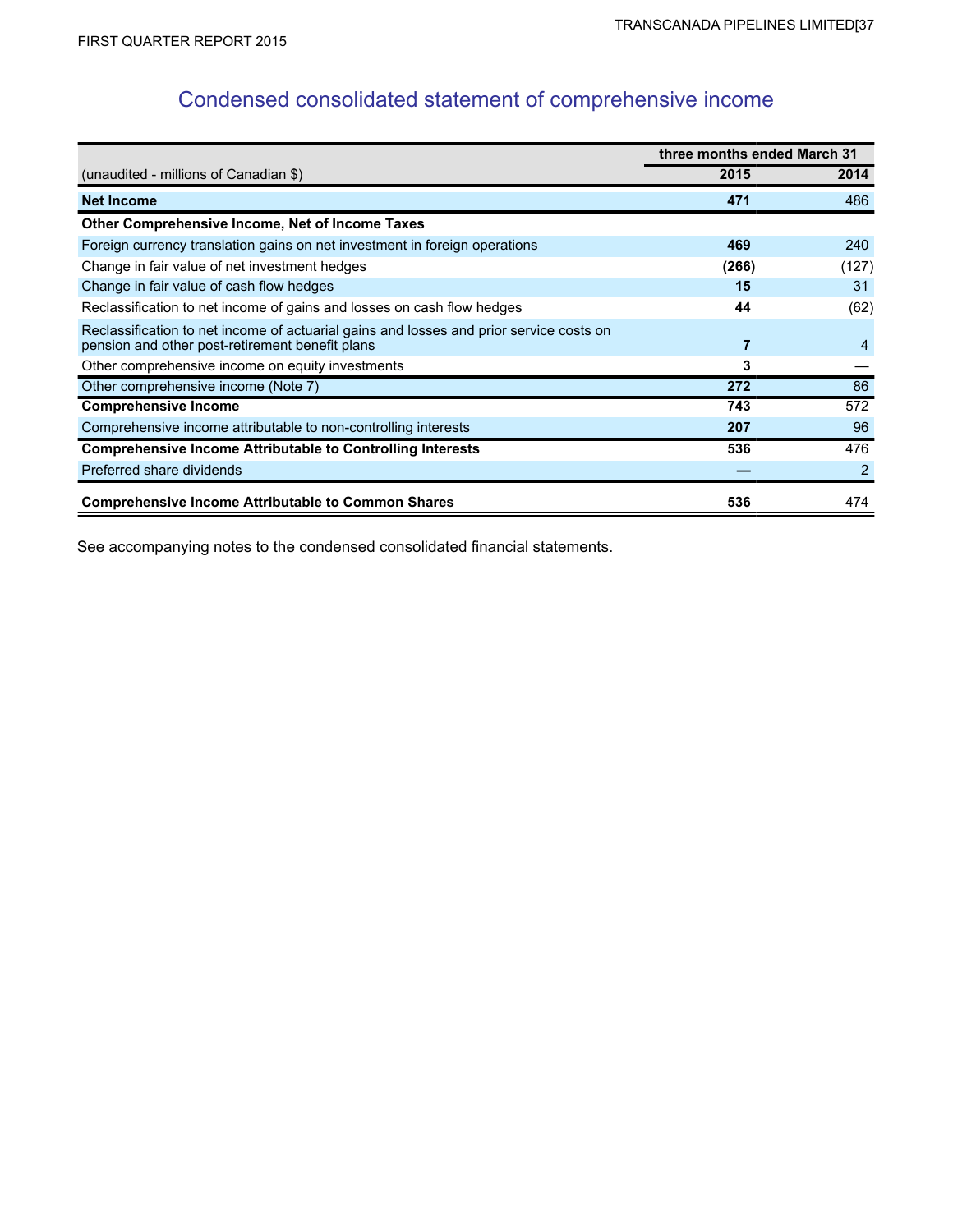# Condensed consolidated statement of cash flows

|                                                                      | three months ended March 31 |                |
|----------------------------------------------------------------------|-----------------------------|----------------|
| (unaudited - millions of Canadian \$)                                | 2015                        | 2014           |
| <b>Cash Generated from Operations</b>                                |                             |                |
| Net income                                                           | 471                         | 486            |
| Depreciation and amortization                                        | 434                         | 393            |
| Deferred income taxes                                                | 139                         | 161            |
| Income from equity investments                                       | (137)                       | (135)          |
| Distributed earnings received from equity investments                | 135                         | 170            |
| Employee post-retirement benefits expense, net of funding            | 15                          | 10             |
| <b>Equity AFUDC</b>                                                  | (33)                        | (5)            |
| Unrealized losses on financial instruments                           | 118                         | 13             |
| Other                                                                | 13                          | $\overline{5}$ |
| Increase in operating working capital                                | (393)                       | (126)          |
| Net cash provided by operations                                      | 762                         | 972            |
| <b>Investing Activities</b>                                          |                             |                |
| Capital expenditures                                                 | (806)                       | (744)          |
| Capital projects under development                                   | (201)                       | (104)          |
| <b>Equity investments</b>                                            | (93)                        | (89)           |
| Deferred amounts and other                                           | 263                         | 47             |
| Net cash used in investing activities                                | (837)                       | (890)          |
| <b>Financing Activities</b>                                          |                             |                |
| Dividends on common shares                                           | (341)                       | (325)          |
| Dividends on preferred shares                                        |                             | (4)            |
| Distributions paid to non-controlling interests                      | (54)                        | (41)           |
| Advances from affiliates, net                                        | 220                         |                |
| Notes payable issued/(repaid), net                                   | 279                         | (747)          |
| Long-term debt issued, net of issue costs                            | 2,277                       | 1,364          |
| Repayment of long-term debt                                          | (1,016)                     | (777)          |
| Common shares issued, net of issue costs                             |                             | 440            |
| Partnership units of subsidiary issued, net of issue costs           | 4                           |                |
| Preferred shares redeemed                                            |                             | (200)          |
| Net cash provided by/(used in) financing activities                  | 1,369                       | (290)          |
| Effect of Foreign Exchange Rate Changes on Cash and Cash Equivalents | 29                          | 33             |
| Increase/(decrease) in Cash and Cash Equivalents                     | 1,323                       | (175)          |
| <b>Cash and Cash Equivalents</b>                                     |                             |                |
| Beginning of period                                                  | 484                         | 895            |
| <b>Cash and Cash Equivalents</b>                                     |                             |                |
| End of period                                                        | 1,807                       | 720            |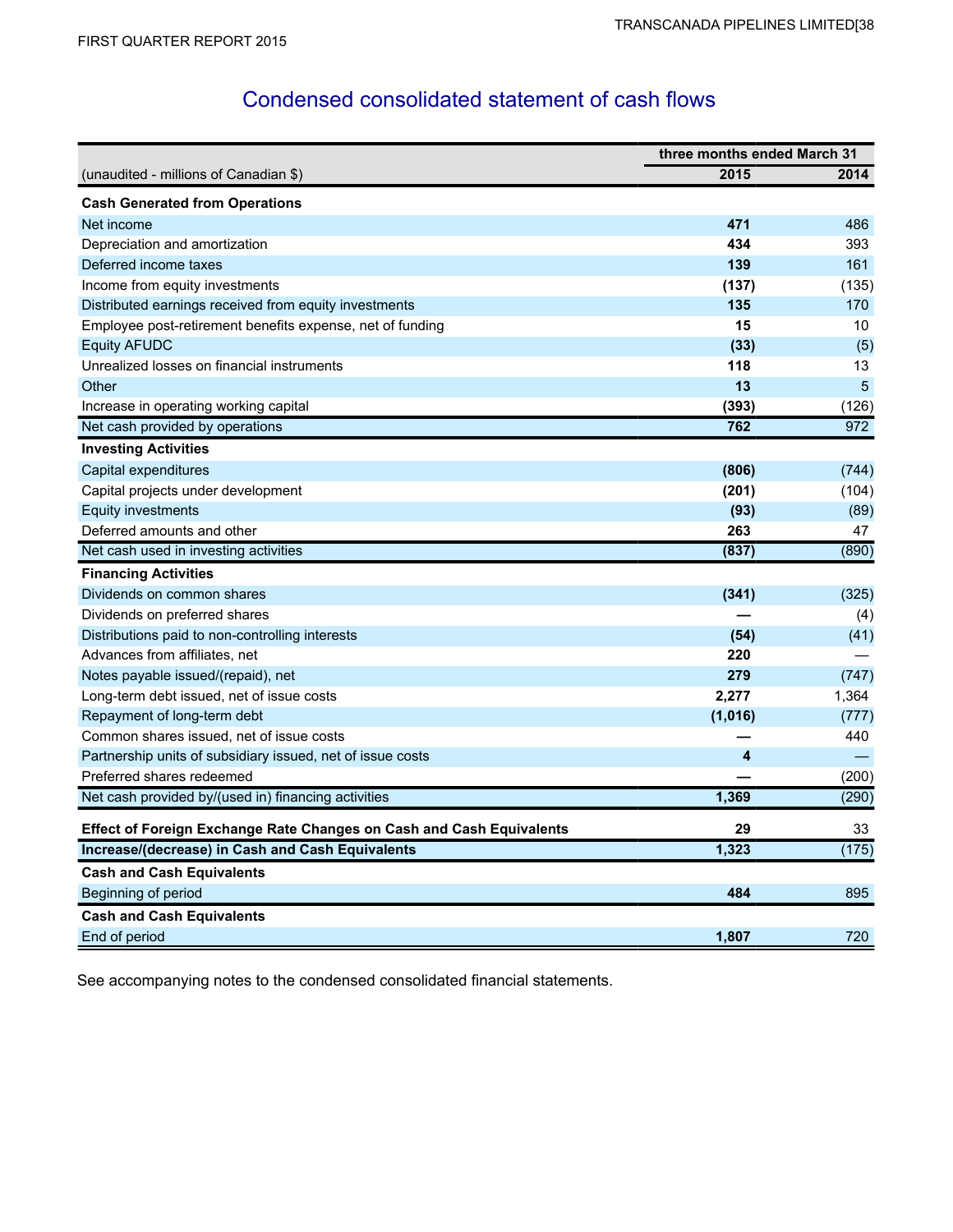# Condensed consolidated balance sheet

|                                               |                                                                           | March 31, | December 31, |
|-----------------------------------------------|---------------------------------------------------------------------------|-----------|--------------|
| (unaudited - millions of Canadian \$)         |                                                                           | 2015      | 2014         |
| <b>ASSETS</b>                                 |                                                                           |           |              |
| <b>Current Assets</b>                         |                                                                           |           |              |
| Cash and cash equivalents                     |                                                                           | 1,807     | 484          |
| Accounts receivable (Note 11)                 |                                                                           | 1,474     | 1,372        |
| Due from affiliates (Note 11)                 |                                                                           | 2,791     | 2,842        |
| Inventories                                   |                                                                           | 280       | 292          |
| Other                                         |                                                                           | 1,587     | 1,445        |
|                                               |                                                                           | 7,939     | 6,435        |
| Plant, Property and Equipment,                | net of accumulated depreciation of \$20,303 and<br>\$19,563, respectively | 44,211    | 41,774       |
| <b>Equity Investments</b>                     |                                                                           | 5,735     | 5,598        |
| <b>Regulatory Assets</b>                      |                                                                           | 1,247     | 1,297        |
| Goodwill                                      |                                                                           | 4,410     | 4,034        |
| <b>Intangible and Other Assets</b>            |                                                                           | 3,100     | 2,700        |
|                                               |                                                                           | 66,642    | 61,838       |
| <b>LIABILITIES</b>                            |                                                                           |           |              |
| <b>Current Liabilities</b>                    |                                                                           |           |              |
| Notes payable                                 |                                                                           | 2,818     | 2,467        |
| Accounts payable and other (Note 11)          |                                                                           | 2,846     | 2,895        |
| Due to affiliates (Note 11)                   |                                                                           | 1,035     | 866          |
| Accrued interest                              |                                                                           | 425       | 425          |
| Current portion of long-term debt             |                                                                           | 2,112     | 1,797        |
|                                               |                                                                           | 9,236     | 8,450        |
| <b>Regulatory Liabilities</b>                 |                                                                           | 529       | 263          |
| <b>Other Long-Term Liabilities</b>            |                                                                           | 1,309     | 1,052        |
| <b>Deferred Income Tax Liabilities</b>        |                                                                           | 5,561     | 5,275        |
| Long-Term Debt                                |                                                                           | 25,733    | 22,960       |
| <b>Junior Subordinated Notes</b>              |                                                                           | 1,268     | 1,160        |
|                                               |                                                                           | 43,636    | 39,160       |
| <b>EQUITY</b>                                 |                                                                           |           |              |
| Common shares, no par value                   |                                                                           | 16,320    | 16,320       |
| Issued and outstanding:                       | March 31, 2015 - 779 million shares                                       |           |              |
|                                               | December 31, 2014 - 779 million shares                                    |           |              |
| Additional paid-in capital                    |                                                                           | 409       | 404          |
| Retained earnings                             |                                                                           | 5,649     | 5,606        |
| Accumulated other comprehensive loss (Note 7) |                                                                           | (1, 111)  | (1, 235)     |
| <b>Controlling Interests</b>                  |                                                                           | 21,267    | 21,095       |
| Non-controlling interests                     |                                                                           | 1,739     | 1,583        |
|                                               |                                                                           | 23,006    | 22,678       |
|                                               |                                                                           | 66,642    | 61,838       |

**Contingencies and Guarantees** (Note 10)

**Subsequent Event** (Note 12)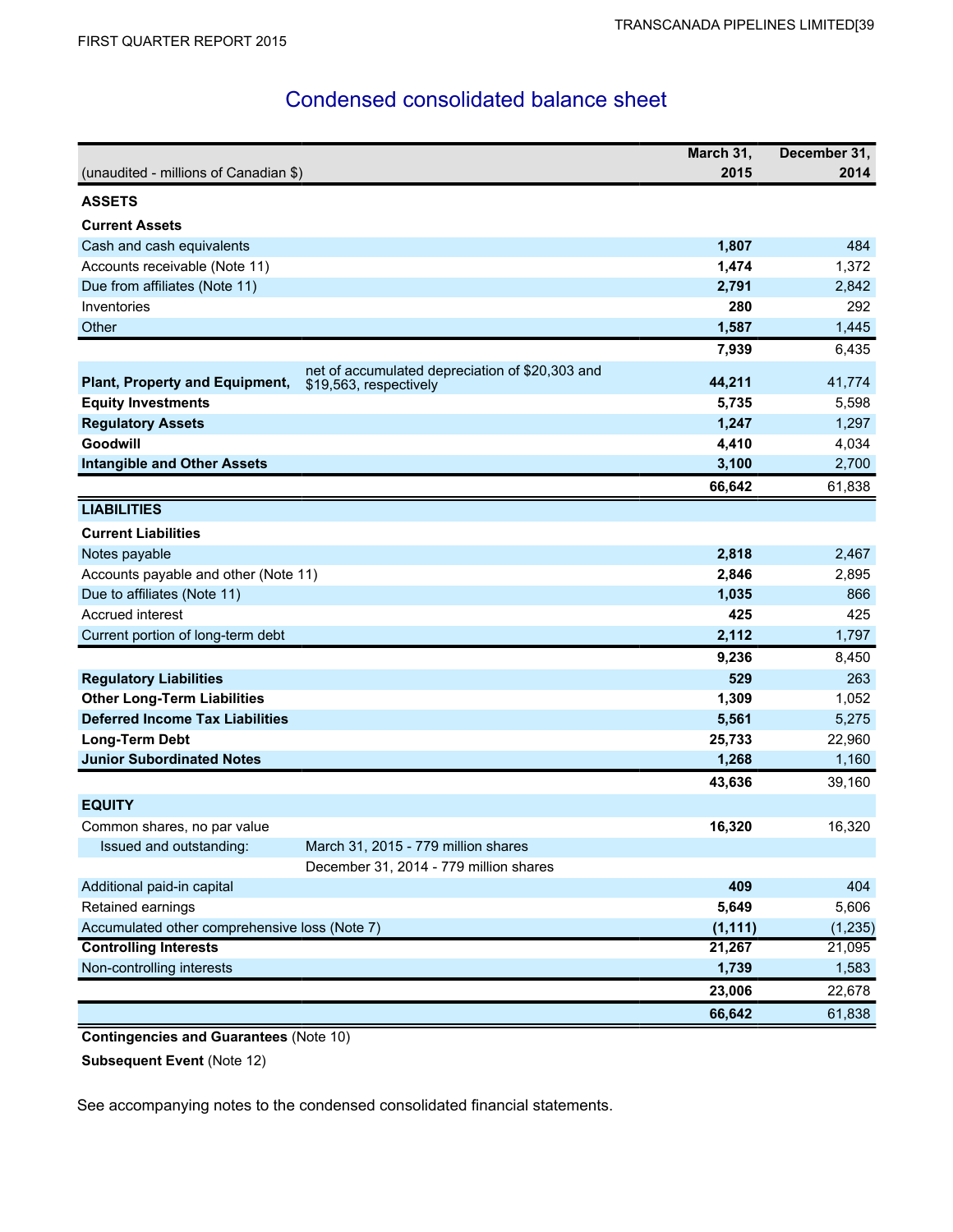# Condensed consolidated statement of equity

|                                                                      |          | three months ended March 31 |
|----------------------------------------------------------------------|----------|-----------------------------|
| (unaudited - millions of Canadian \$)                                | 2015     | 2014                        |
| <b>Common Shares</b>                                                 |          |                             |
| Balance at beginning of period                                       | 16,320   | 15,205                      |
| Shares issued on exercise of stock options                           |          | 440                         |
| Balance at end of period                                             | 16,320   | 15,645                      |
| <b>Preferred Shares</b>                                              |          |                             |
| Balance at beginning of period                                       |          | 194                         |
| Shares issued under public offering, net of issue costs              |          | (194)                       |
| Balance at end of period                                             |          |                             |
| <b>Additional Paid-In Capital</b>                                    |          |                             |
| Balance at beginning of period                                       | 404      | 431                         |
| Redemption of preferred shares                                       |          | (6)                         |
| Dilution impact from TC PipeLines, LP units issued                   | 1        |                             |
| Other                                                                | 4        | $\overline{2}$              |
| Balance at end of period                                             | 409      | 427                         |
| <b>Retained Earnings</b>                                             |          |                             |
| Balance at beginning of period                                       | 5,606    | 5,125                       |
| Net income attributable to controlling interests                     | 412      | 434                         |
| Common share dividends                                               | (369)    | (339)                       |
| Preferred share dividends                                            |          | (2)                         |
| Balance at end of period                                             | 5,649    | 5,218                       |
| <b>Accumulated Other Comprehensive Loss</b>                          |          |                             |
| Balance at beginning of period                                       | (1, 235) | (934)                       |
| Other comprehensive income                                           | 124      | 42                          |
| Balance at end of period                                             | (1, 111) | (892)                       |
| <b>Equity Attributable to Controlling Interests</b>                  | 21,267   | 20,398                      |
| <b>Equity Attributable to Non-Controlling Interests</b>              |          |                             |
| Balance at beginning of period                                       | 1,583    | 1,417                       |
| Net income attributable to non-controlling interests                 |          |                             |
| TC PipeLines, LP                                                     | 50       | 45                          |
| Portland                                                             | 9        | 7                           |
| Other comprehensive income attributable to non-controlling interests | 148      | 44                          |
| Issuance of TC PipeLines, LP units                                   |          |                             |
| Proceeds, net of issue costs                                         | 4        |                             |
| Decrease in TCPL's ownership of TC Pipelines, LP                     | (1)      |                             |
| Distributions declared to non-controlling interests                  | (54)     | (49)                        |
| Foreign exchange and other                                           |          | 10                          |
| Balance at end of period                                             | 1,739    | 1,474                       |
| <b>Total Equity</b>                                                  | 23,006   | 21,872                      |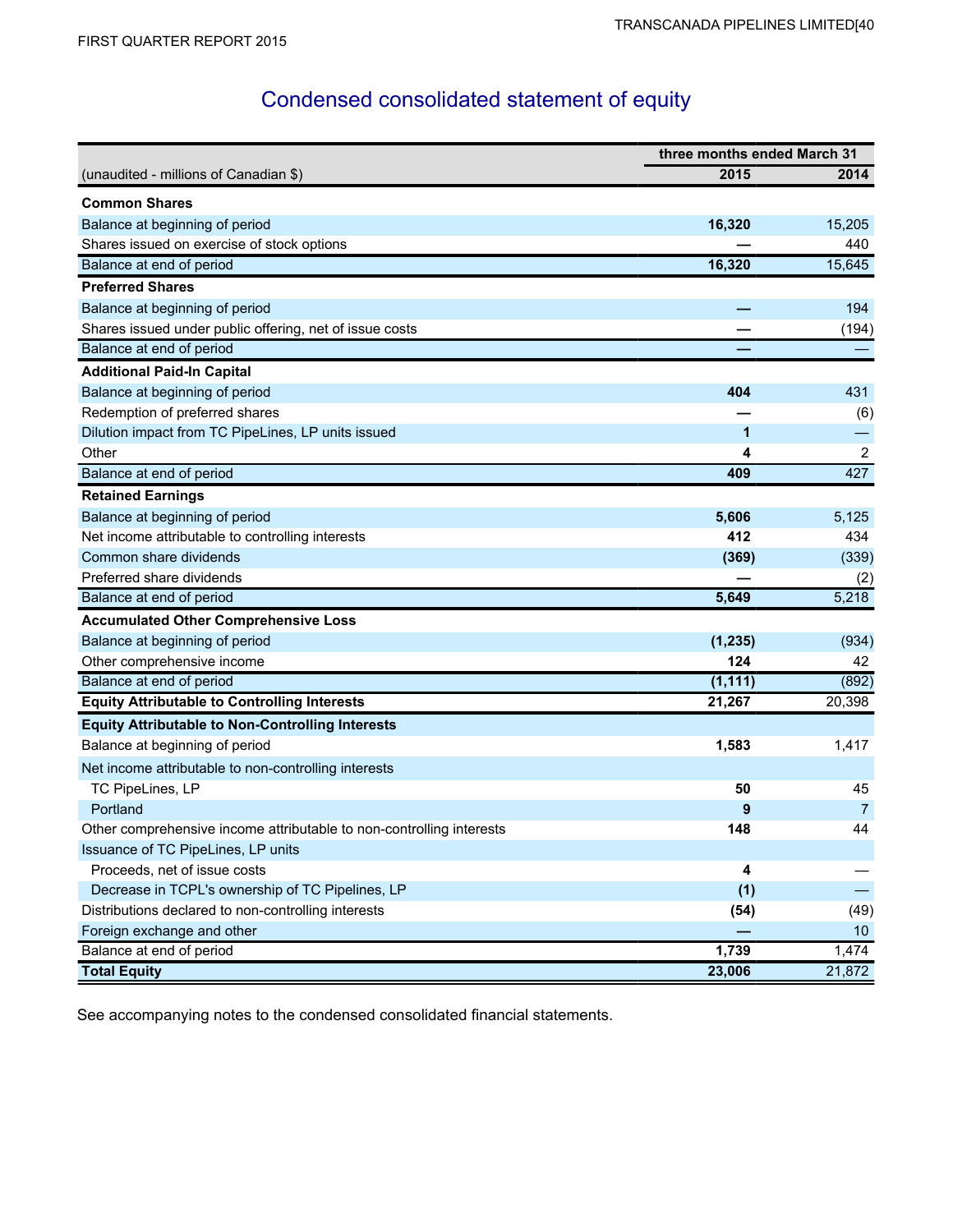# Notes to condensed consolidated financial statements (unaudited)

# 1. Basis of presentation

These condensed consolidated financial statements of TransCanada PipeLines Limited (TCPL or the Company) have been prepared by management in accordance with U.S. GAAP. The accounting policies applied are consistent with those outlined in TCPL's annual audited consolidated financial statements for the year ended December 31, 2014. Capitalized and abbreviated terms that are used but not otherwise defined herein are identified in TCPL's 2014 Annual Report.

These condensed consolidated financial statements reflect adjustments, all of which are normal recurring adjustments that are, in the opinion of management, necessary to reflect fairly the financial position and results of operations for the respective periods. These condensed consolidated financial statements do not include all disclosures required in the annual financial statements and should be read in conjunction with the 2014 audited consolidated financial statements included in TCPL's 2014 Annual Report. Certain comparative figures have been reclassified to conform with the current period's presentation.

Earnings for interim periods may not be indicative of results for the fiscal year in the Company's Natural Gas Pipelines segment due to the timing of regulatory decisions and seasonal fluctuations in short-term throughput volumes on U.S. pipelines. Earnings for interim periods may also not be indicative of results for the fiscal year in the Company's Energy segment due to the impact of seasonal weather conditions on customer demand and market pricing in certain of the Company's investments in electrical power generation plants and non-regulated gas storage facilities.

### **USE OF ESTIMATES AND JUDGEMENTS**

In preparing these financial statements, TCPL is required to make estimates and assumptions that affect both the amount and timing of recording assets, liabilities, revenues and expenses since the determination of these items may be dependent on future events. The Company uses the most current information available and exercises careful judgement in making these estimates and assumptions. In the opinion of management, these condensed consolidated financial statements have been properly prepared within reasonable limits of materiality and within the framework of the Company's significant accounting policies included in the consolidated financial statements for the year ended December 31, 2014, except as described in Note 2, Changes in accounting policies.

# 2. Changes in accounting policies

### **CHANGES IN ACCOUNTING POLICIES FOR 2015**

### **Reporting discontinued operations**

In April 2014, the FASB issued amended guidance on the reporting of discontinued operations. The criteria of what will qualify as a discontinued operation has changed and there are expanded disclosures required. This new guidance was applied prospectively from January 1, 2015 and there was no impact on the Company's consolidated financial statements as a result of applying this new standard.

### **FUTURE ACCOUNTING CHANGES**

### **Revenue from contracts with customers**

In May 2014, the FASB issued new guidance on revenue from contracts with customers. This guidance supersedes the current revenue recognition requirements and most industry-specific guidance. This new guidance requires that an entity recognize revenue to depict the transfer of promised goods or services to customers in an amount that reflects the consideration to which the company expects to be entitled in exchange for those goods or services. This new guidance is effective from January 1, 2017 with two methods in which the amendment can be applied: (1) retrospectively to each prior reporting period presented, or (2) retrospectively with the cumulative effect recognized at the date of initial application. Early application is not permitted.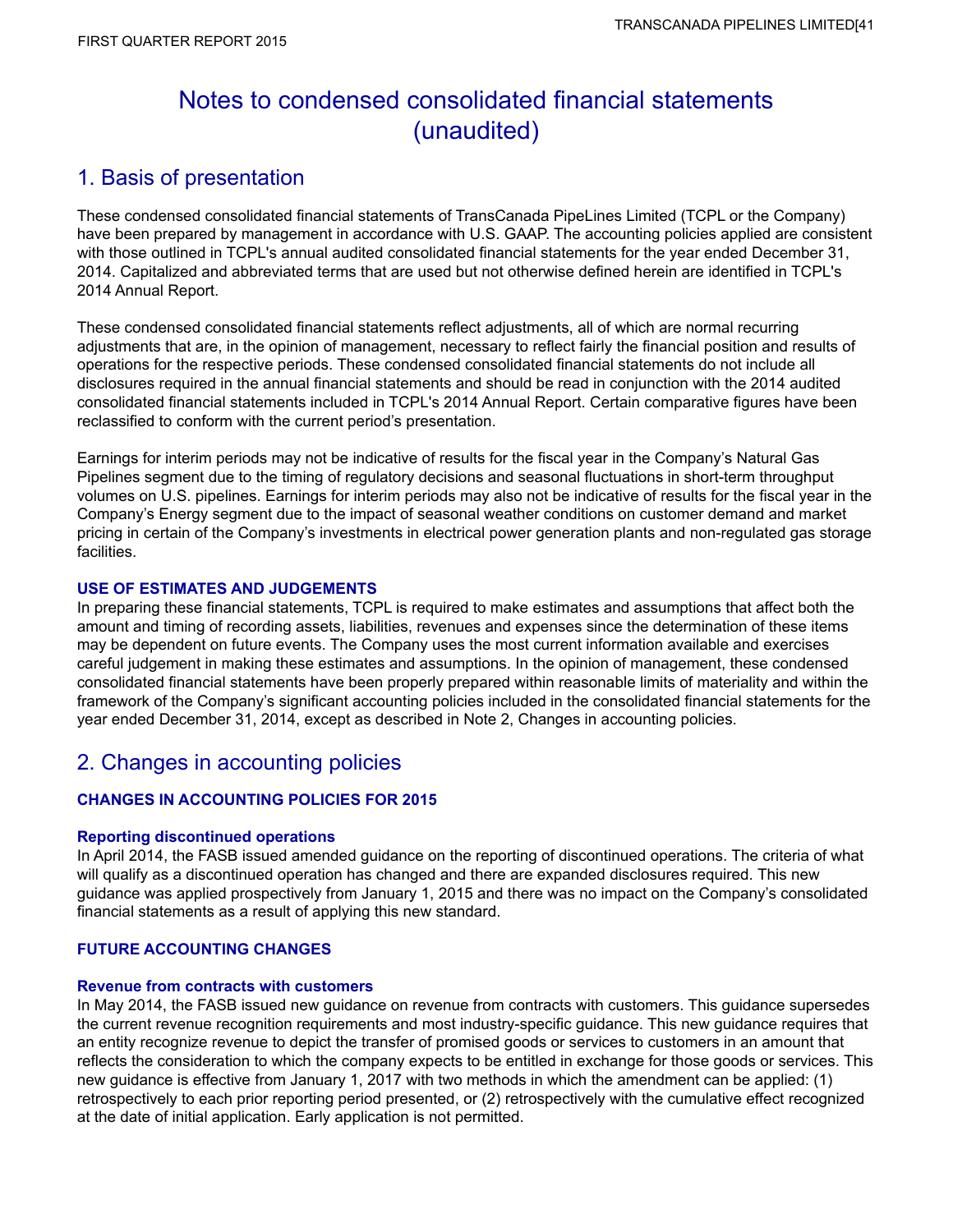In April 2015, the FASB proposed deferring the effective date to January 1, 2018 and proposed permitting early adoption of the standard but not before the original effective date.

The Company is currently evaluating the impact of the adoption of this ASU and has not yet determined the effect on its consolidated financial statements.

#### **Extraordinary and unusual income statement items**

In January 2015, the FASB issued new guidance on extraordinary and unusual income statement items. This update eliminates from GAAP the concept of extraordinary items. This new guidance is effective from January 1, 2016 and will be applied prospectively. The Company does not expect the adoption of this new standard to have a material impact on its consolidated financial statements.

#### **Consolidation**

In February 2015, the FASB issued new guidance on consolidation analysis. This update requires that entities reevaluate whether they should consolidate certain legal entities, and eliminates the presumption that a general partner should consolidate a limited partnership. This new guidance is effective from January 1, 2016 and will be applied retrospectively. The Company is currently evaluating the impact of the adoption of this ASU and has not yet determined the effect on its consolidated financial statements.

#### **Imputation of interest**

In April 2015, the FASB issued new guidance on simplifying the accounting for debt issuance costs. The amendments in this update require that debt issuance costs be presented in the balance sheet as a direct deduction from the carrying amount of the debt liability consistent with debt discounts or premiums. This new guidance is effective January 1, 2016 and will be applied retrospectively. The application of this amendment will result in a reclassification of debt issuance costs currently recorded in intangible and other assets to an offset of their respective debt liabilities.

| three months ended March 31                          | <b>Natural Gas</b><br><b>Pipelines</b> |       | Liquids<br><b>Pipelines</b> |       | Energy |       | Corporate |      | Total |       |
|------------------------------------------------------|----------------------------------------|-------|-----------------------------|-------|--------|-------|-----------|------|-------|-------|
| (unaudited - millions of Canadian \$)                | 2015                                   | 2014  | 2015                        | 2014  | 2015   | 2014  | 2015      | 2014 | 2015  | 2014  |
| Revenues                                             | 1,305                                  | 1,215 | 443                         | 359   | 1,126  | 1,310 |           |      | 2,874 | 2,884 |
| Income from equity investments                       | 54                                     | 52    | –                           |       | 83     | 83    | _         |      | 137   | 135   |
| Plant operating costs and other                      | (395)                                  | (333) | (111)                       | (101) | (208)  | (333) | (40)      | (38) | (754) | (805) |
| Commodity purchases resold                           |                                        |       |                             |       | (681)  | (706) |           |      | (681) | (706) |
| Property taxes                                       | (90)                                   | (86)  | (23)                        | (17)  | (21)   | (20)  |           | —    | (134) | (123) |
| Depreciation and amortization                        | (279)                                  | (262) | (63)                        | (49)  | (85)   | (77)  | (7)       | (5)  | (434) | (393) |
| Segmented earnings                                   | 595                                    | 586   | 246                         | 192   | 214    | 257   | (47)      | (43) | 1,008 | 992   |
| Interest expense                                     |                                        |       |                             |       |        |       |           |      | (326) | (286) |
| Interest income and other expense                    |                                        |       |                             |       |        |       |           |      | (4)   |       |
| Income before income taxes                           |                                        |       |                             |       |        |       |           |      | 678   | 706   |
| Income tax expense                                   |                                        |       |                             |       |        |       |           |      | (207) | (220) |
| Net income                                           |                                        |       |                             |       |        |       |           |      | 471   | 486   |
| Net income attributable to non-controlling interests |                                        |       |                             |       |        |       |           |      | (59)  | (52)  |
| Net income attributable to controlling interests     |                                        |       |                             |       |        |       |           |      | 412   | 434   |
| Preferred share dividends                            |                                        |       |                             |       |        |       |           |      |       | (2)   |
| Net income attributable to common shares             |                                        |       |                             |       |        |       |           |      | 412   | 432   |

### 3. Segmented information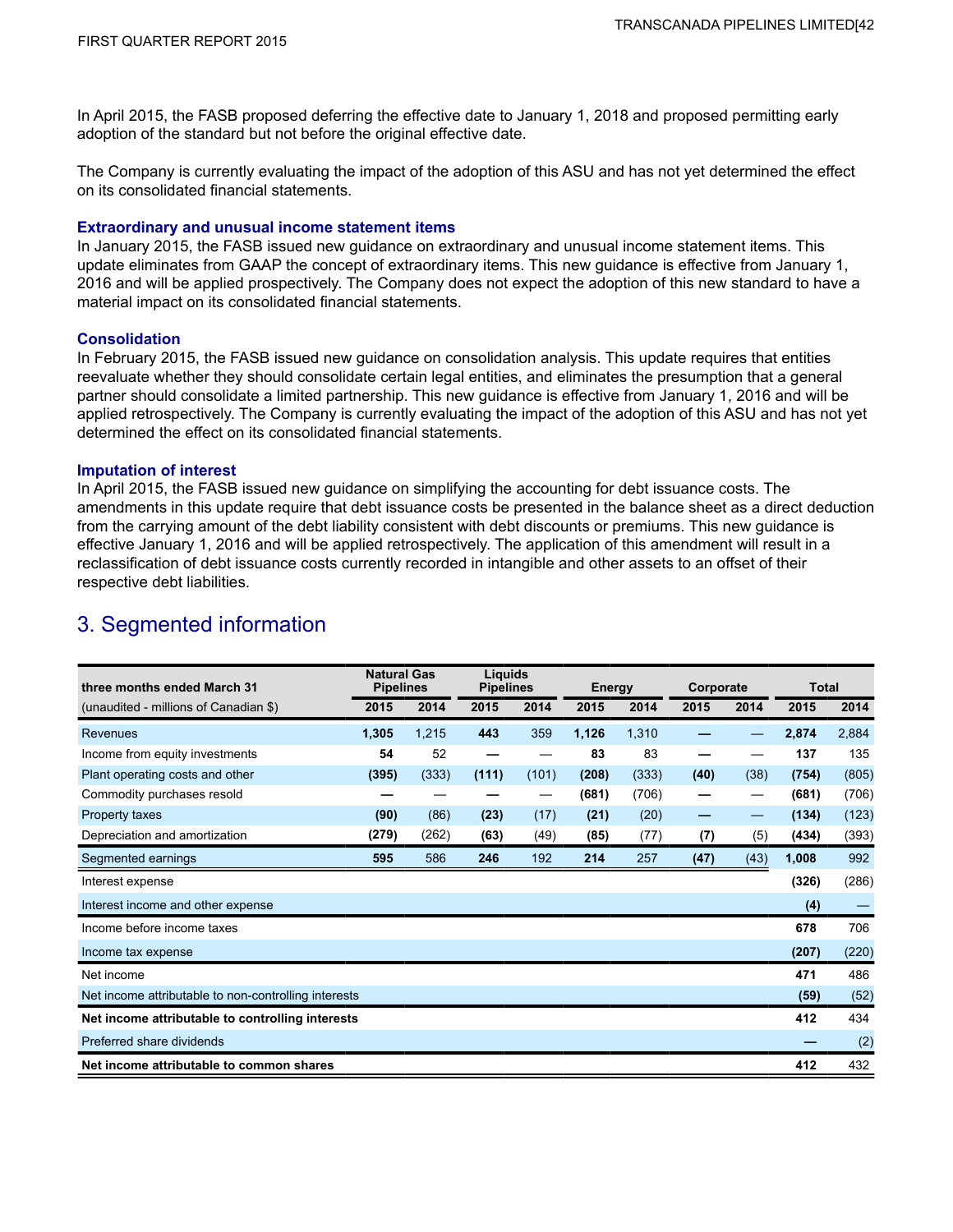### **TOTAL ASSETS**

| (unaudited - millions of Canadian \$) | March 31, 2015 | <b>December 31, 2014</b> |
|---------------------------------------|----------------|--------------------------|
| <b>Natural Gas Pipelines</b>          | 28,499         | 27,103                   |
| Liquids Pipelines                     | 17,552         | 16,116                   |
| Energy                                | 14,827         | 14,197                   |
| Corporate                             | 5.764          | 4,422                    |
|                                       | 66,642         | 61,838                   |

### 4. Pipeline abandonment costs

As a result of the NEB's Land Matters Consultation Initiative (LMCI), TCPL is required to collect funds to cover estimated future pipeline abandonment costs for all NEB regulated Canadian pipelines. Amounts collected are included in regulatory liabilities on the condensed consolidated balance sheet. As at March 31, 2015, regulatory liabilities included \$50 million (December 31, 2014 - nil) of estimated future abandonment costs on the condensed consolidated balance sheet.

Collected funds are placed in trusts that hold and invest the funds and are accounted for as restricted investments. As at March 31, 2015, intangible and other assets included \$50 million (December 31, 2014 - nil) of restricted investments on the condensed consolidated balance sheet. Please refer to Note 9 for information on the fair values of these investments.

### 5. Income taxes

At March 31, 2015, the total unrecognized tax benefit of uncertain tax positions was approximately \$20 million (December 31, 2014 - \$13 million). TCPL recognizes interest and penalties related to income tax uncertainties in income tax expense. Included in income tax expense for the three months ended March 31, 2015 is \$1 million of income for the reversal of interest expense and nil for penalties (March 31, 2014 - \$1 million of interest expense and nil for penalties). At March 31, 2015, the Company had \$3 million accrued for interest expense and nil accrued for penalties (December 31, 2014 - \$4 million accrued for interest expense and nil for penalties).

The effective tax rates for the three-month periods ended March 31, 2015 and 2014 were both 31 per cent.

# 6. Long-term debt

### **LONG-TERM DEBT ISSUED**

The Company issued long-term debt for the three months ended March 31, 2015 as follows:

| (unaudited - millions of Canadian \$,<br>unless noted otherwise) | <b>Issue date</b> | <b>Type</b>                   | <b>Maturity date</b> | <b>Amount</b> | Interest rate |
|------------------------------------------------------------------|-------------------|-------------------------------|----------------------|---------------|---------------|
| <b>TRANSCANADA PIPELINES LIMITED</b>                             |                   |                               |                      |               |               |
|                                                                  | March 2015        | Senior Unsecured Notes        | March 2045           | <b>US 750</b> | 4.60%         |
|                                                                  | January 2015      | <b>Senior Unsecured Notes</b> | January 2018         | <b>US 500</b> | 1.875%        |
|                                                                  | January 2015      | Senior Unsecured Notes        | January 2018         | <b>US 250</b> | Floating      |
| <b>TC PIPELINES, LP</b>                                          |                   |                               |                      |               |               |
|                                                                  | March 2015        | Senior Unsecured Notes        | March 2025           | <b>US 350</b> | 4.375%        |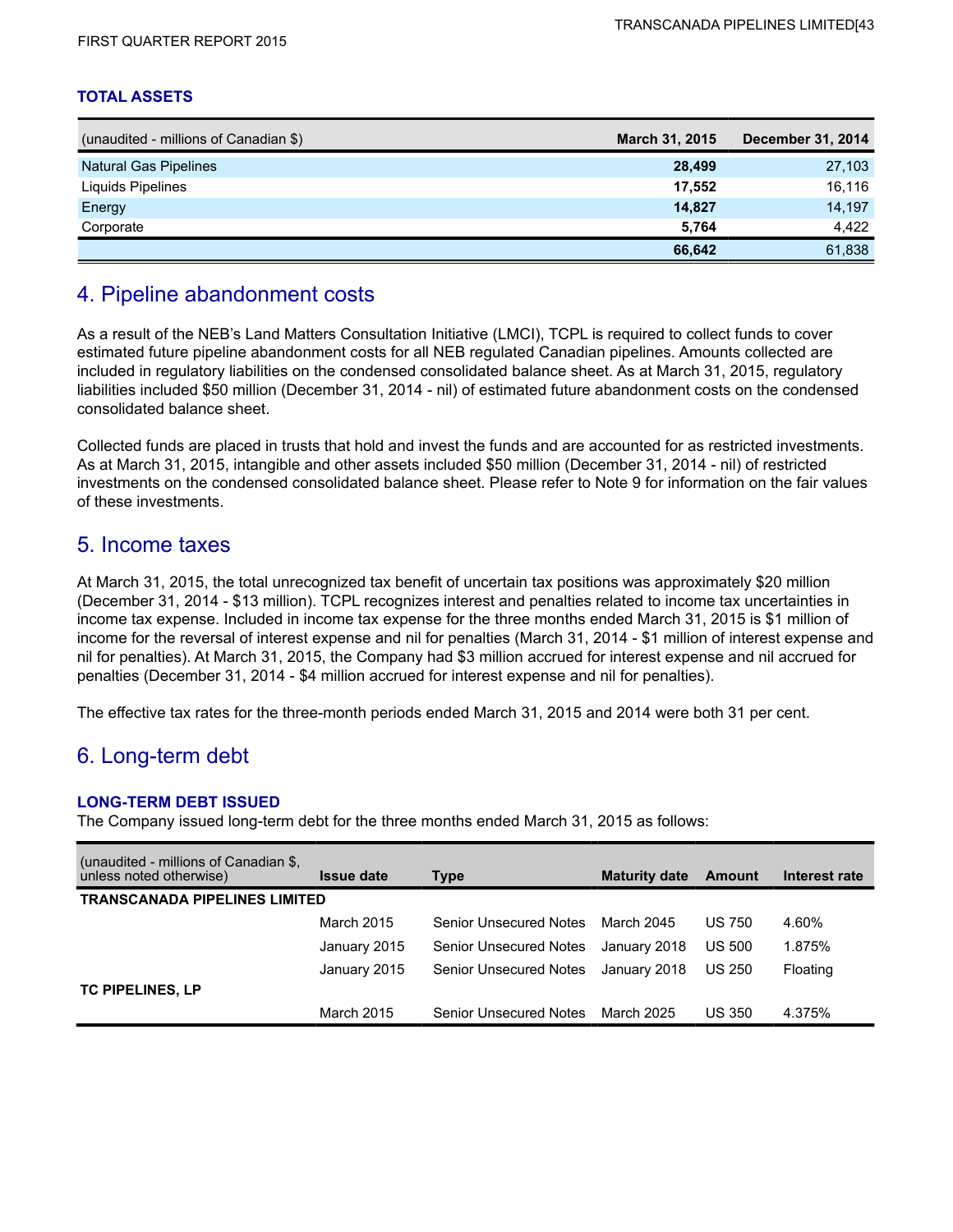#### **LONG-TERM DEBT RETIRED**

The Company retired long-term debt for the three months ended March 31, 2015 as follows:

| (unaudited - millions of Canadian \$,<br>unless noted otherwise) | <b>Retirement date</b> | <b>Type</b>                   | Amount        | Interest rate |  |  |
|------------------------------------------------------------------|------------------------|-------------------------------|---------------|---------------|--|--|
| <b>TRANSCANADA PIPELINES LIMITED</b>                             |                        |                               |               |               |  |  |
|                                                                  | March 2015             | <b>Senior Unsecured Notes</b> | <b>US 500</b> | 0.875%        |  |  |
|                                                                  | January 2015           | <b>Senior Unsecured Notes</b> | <b>US 300</b> | 4.875%        |  |  |

In the three months ended March 31, 2015, TCPL had capitalized interest related to capital projects of \$70 million (2014 - \$79 million ).

## 7. Other comprehensive income/(loss) and accumulated other comprehensive loss

Components of other comprehensive income/(loss) including non-controlling interests and the related tax effects are as follows:

| three months ended March 31, 2015                                                                                                          | <b>Before tax</b> | Income tax<br>recovery/ | Net of tax |
|--------------------------------------------------------------------------------------------------------------------------------------------|-------------------|-------------------------|------------|
| (unaudited - millions of Canadian \$)                                                                                                      | amount            | (expense)               | amount     |
|                                                                                                                                            |                   |                         |            |
| Foreign currency translation gains on net investment in foreign operations                                                                 | 460               | 9                       | 469        |
| Change in fair value of net investment hedges                                                                                              | (359)             | 93                      | (266)      |
| Change in fair value of cash flow hedges                                                                                                   | 21                | (6)                     | 15         |
| Reclassification to net income of gains and losses on cash flow hedges                                                                     | 73                | (29)                    | 44         |
| Reclassification to net income of actuarial gains and losses and prior<br>service costs on pension and other post-retirement benefit plans | 10                | (3)                     |            |
| Other comprehensive income on equity investments                                                                                           | 4                 | (1)                     | 3          |
| Other comprehensive income                                                                                                                 | 209               | 63                      | 272        |
|                                                                                                                                            |                   |                         |            |
|                                                                                                                                            |                   |                         |            |
| three months ended March 31, 2014                                                                                                          | <b>Before tax</b> | Income tax<br>recovery/ | Net of tax |
| (unaudited - millions of Canadian \$)                                                                                                      | amount            | (expense)               | amount     |
|                                                                                                                                            |                   |                         |            |
| Foreign currency translation gains on net investment in foreign operations                                                                 | 191               | 49                      | 240        |
| Change in fair value of net investment hedges                                                                                              | (171)             | 44                      | (127)      |
| Change in fair value of cash flow hedges                                                                                                   | 51                | (20)                    | 31         |
| Reclassification to net income of gains and losses on cash flow hedges                                                                     | (103)             | 41                      | (62)       |
| Reclassification to net income of actuarial gains and losses and prior<br>service costs on pension and other post-retirement benefit plans | 6                 | (2)                     | 4          |

The changes in accumulated other comprehensive loss by component are as follows:

| three months ended March 31, 2015<br>(unaudited - millions of Canadian \$)     | Currency<br>translation<br>adjustments | <b>Cash flow</b><br>hedges | <b>Pension and</b><br><b>OPEB</b> plan<br>adjustments | <b>Equity</b><br>investments | <b>Total</b> |
|--------------------------------------------------------------------------------|----------------------------------------|----------------------------|-------------------------------------------------------|------------------------------|--------------|
| AOCI balance at January 1, 2015                                                | (518)                                  | (128)                      | (281)                                                 | (308)                        | (1, 235)     |
| Other comprehensive income before<br>reclassifications <sup>2</sup>            | 55                                     | 15                         |                                                       |                              | 70           |
| Amounts reclassified from accumulated other<br>comprehensive loss <sup>3</sup> |                                        | 44                         |                                                       |                              | 54           |
| Net current period other comprehensive income                                  | 55                                     | 59                         |                                                       |                              | 124          |
| AOCI balance at March 31, 2015                                                 | (463)                                  | (69)                       | (274)                                                 | (305)                        | (1, 111)     |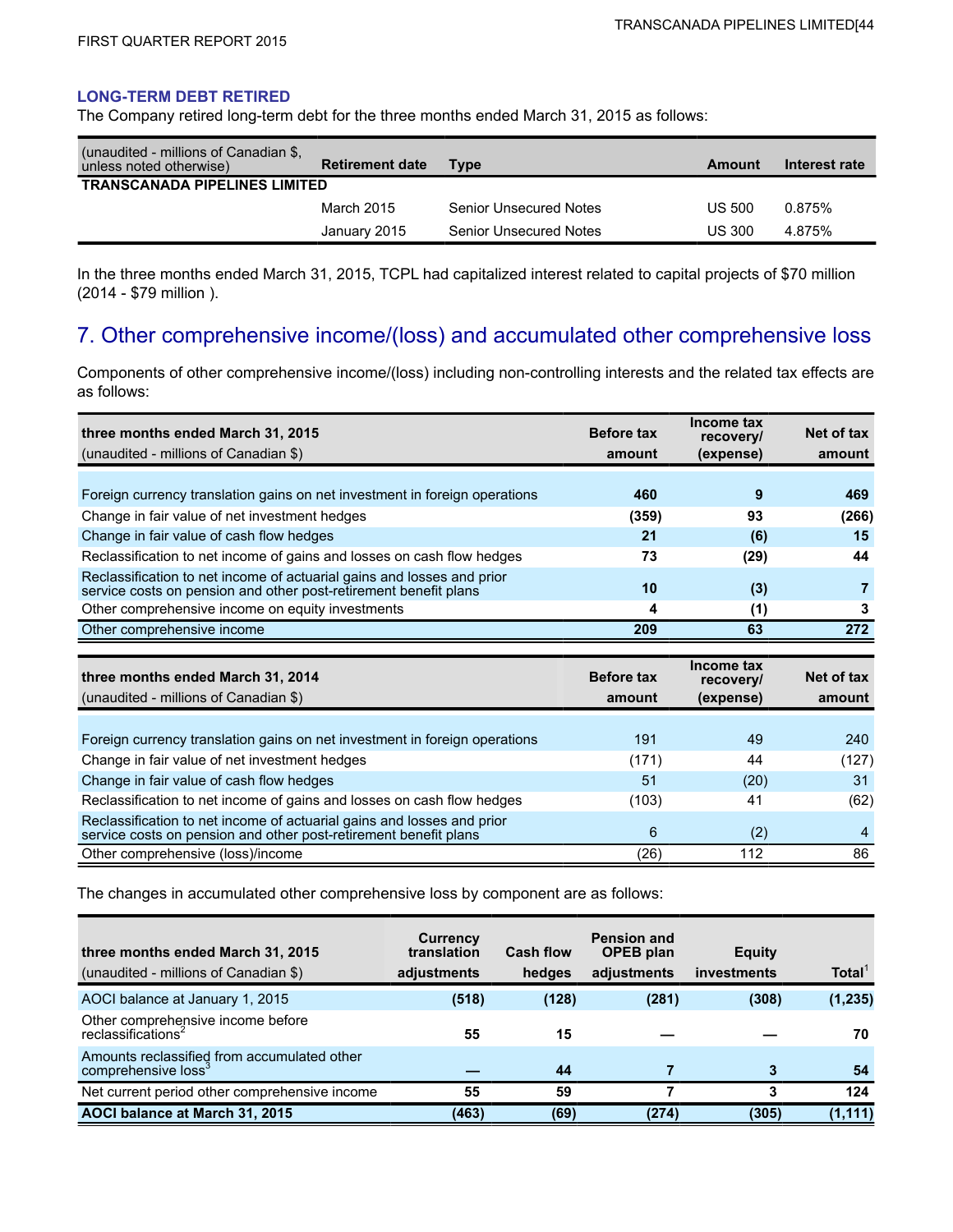- 1 All amounts are net of tax. Amounts in parentheses indicate losses recorded to OCI.
- 2 Other comprehensive income before reclassifications on currency translation adjustments is net of non-controlling interest gains of \$148 million.
- 3 Losses related to cash flow hedges reported in AOCI and expected to be reclassified to net income in the next 12 months are estimated to be \$12 million (\$5 million, net of tax) at March 31, 2015. These estimates assume constant commodity prices, interest rates and foreign exchange rates over time, however, the amounts reclassified will vary based on the actual value of these factors at the date of settlement.

Details about reclassifications out of accumulated other comprehensive loss are as follows:

|                                                                   | Amounts reclassified from<br>accumulated other comprehensive loss <sup>1</sup> | <b>Affected line item</b><br>in the condensed<br>consolidated |                                   |
|-------------------------------------------------------------------|--------------------------------------------------------------------------------|---------------------------------------------------------------|-----------------------------------|
| (unaudited - millions of Canadian \$)                             | three months ended<br>March 31, 2015                                           | three months ended<br>March 31, 2014                          |                                   |
| Cash flow hedges                                                  |                                                                                |                                                               |                                   |
| <b>Power and Natural Gas</b>                                      | (69)                                                                           | 108                                                           | Revenue (Energy)                  |
| Interest                                                          | (4)                                                                            | (5)                                                           | Interest expense                  |
|                                                                   | (73)                                                                           | 103                                                           | Total before tax                  |
|                                                                   | 29                                                                             | (41)                                                          | Income tax expense                |
|                                                                   | (44)                                                                           | 62                                                            | Net of tax                        |
| Pension and OPEB plan adjustments                                 |                                                                                |                                                               |                                   |
| Amortization of actuarial loss and past service cost <sup>2</sup> | (10)                                                                           | (6)                                                           |                                   |
|                                                                   | 3                                                                              | 2                                                             | Income tax expense                |
|                                                                   | (7)                                                                            | (4)                                                           | Net of tax                        |
| <b>Equity Investments</b>                                         |                                                                                |                                                               |                                   |
| Equity income                                                     | (4)                                                                            |                                                               | Income from equity<br>investments |
|                                                                   | 1                                                                              |                                                               | Income tax expense                |
|                                                                   | (3)                                                                            |                                                               | Net of tax                        |

1 All amounts in parentheses indicate expenses to the condensed consolidated statement of income.

2 These accumulated other comprehensive loss components are included in the computation of net benefit cost. Refer to Note 8 for additional detail.

# 8. Employee post-retirement benefits

The net benefit cost recognized for the Company's defined benefit pension plans and other post-retirement benefit plans is as follows:

|                                       | three months ended March 31     |      |      |                                            |  |
|---------------------------------------|---------------------------------|------|------|--------------------------------------------|--|
|                                       | <b>Pension benefit</b><br>plans |      |      | Other post-<br>retirement benefit<br>plans |  |
| (unaudited - millions of Canadian \$) | 2015                            | 2014 | 2015 | 2014                                       |  |
| Service cost                          | 27                              | 22   | 1    |                                            |  |
| Interest cost                         | 28                              | 28   | 2    | $\overline{2}$                             |  |
| Expected return on plan assets        | (38)                            | (35) |      |                                            |  |
| Amortization of actuarial loss        | 9                               | 5    | 1    | 1                                          |  |
| Amortization of regulatory asset      | 6                               | 5    |      |                                            |  |
| Net benefit cost recognized           | 32                              | 25   |      | 4                                          |  |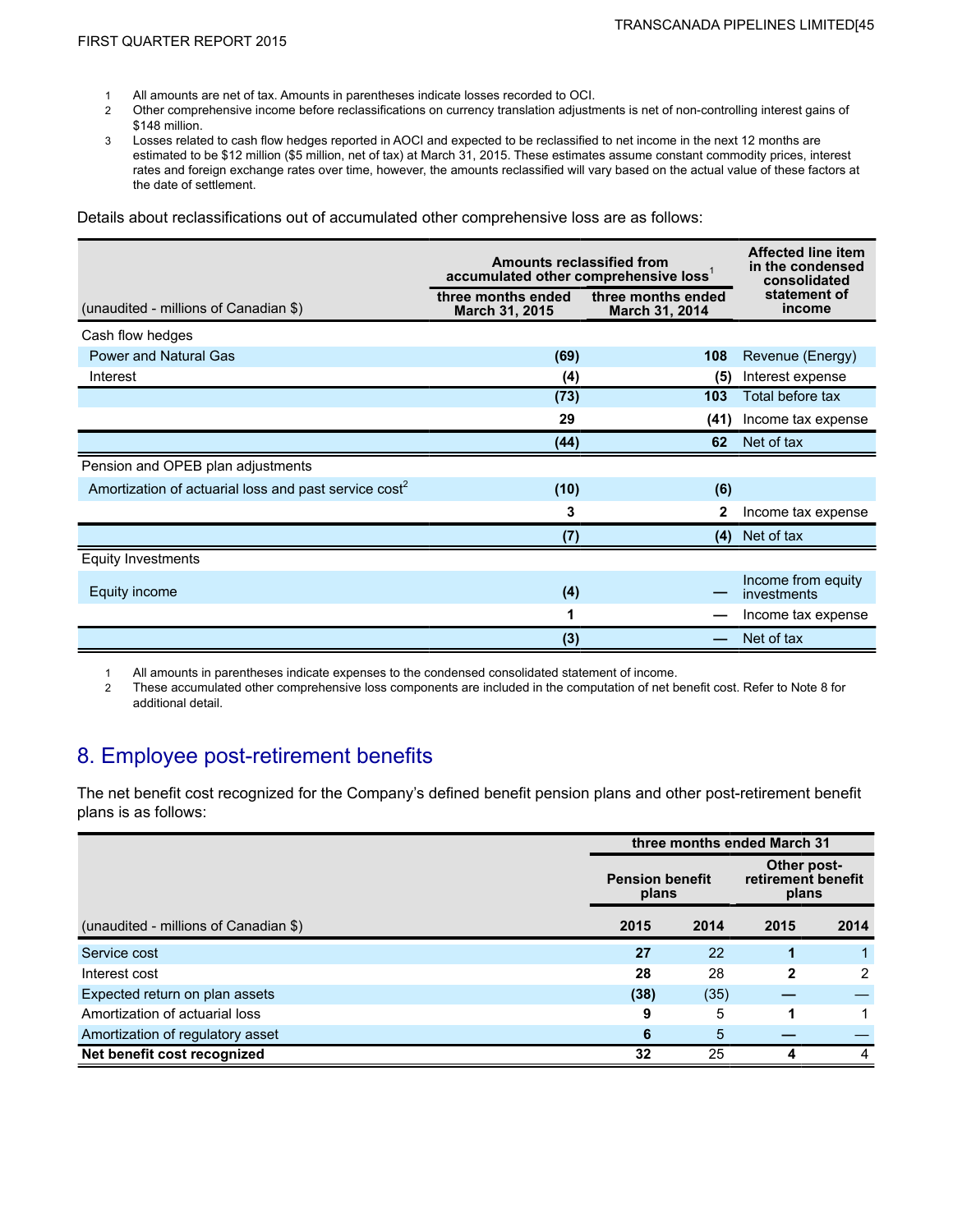### 9. Risk management and financial instruments

#### **RISK MANAGEMENT OVERVIEW**

TCPL has exposure to market risk and counterparty credit risk, and has strategies, policies and limits in place to manage the impact of these risks on earnings, cash flow and, ultimately, shareholder value.

#### **COUNTERPARTY CREDIT RISK**

TCPL's maximum counterparty credit exposure with respect to financial instruments at March 31, 2015, without taking into account security held, consisted of accounts receivable, portfolio investments recorded at fair value, the fair value of derivative assets and notes, loans and advances receivable. At March 31, 2015, there were no significant amounts past due or impaired, and there were no significant credit losses during the period.

The Company had a credit risk concentration due from a counterparty of \$241 million (US\$190 million) and \$258 million (US\$222 million) at March 31, 2015 and December 31, 2014, respectively. This amount is expected to be fully collectible and is secured by a guarantee from the counterparty's investment grade parent company.

#### **NET INVESTMENT IN FOREIGN OPERATIONS**

The Company hedges its net investment in foreign operations (on an after-tax basis) with U.S. dollar-denominated debt, cross-currency interest rate swaps and foreign exchange forward contracts.

#### **U.S. dollar-denominated debt designated as a net investment hedge**

| (unaudited - millions of Canadian \$, unless noted otherwise) | March 31, 2015            | <b>December 31, 2014</b> |
|---------------------------------------------------------------|---------------------------|--------------------------|
| Carrying value                                                | <b>19,500 (US 15,400)</b> | 17,000 (US 14,700)       |
| Fair value                                                    | <b>22,700 (US 17,900)</b> | 19,000 (US 16,400)       |

#### **Derivatives designated as a net investment hedge**

|                                                               | March 31, 2015          |                                           | <b>December 31, 2014</b> |                                           |
|---------------------------------------------------------------|-------------------------|-------------------------------------------|--------------------------|-------------------------------------------|
| (unaudited - millions of Canadian \$, unless noted otherwise) | Fair value <sup>1</sup> | <b>Notional or</b><br>principal<br>amount | Fair value               | <b>Notional or</b><br>principal<br>amount |
| Asset/(liability)                                             |                         |                                           |                          |                                           |
| U.S. dollar cross-currency interest rate swaps                |                         |                                           |                          |                                           |
| (maturing 2015 to 2019) <sup>2</sup>                          | (670)                   | <b>US 2,700</b>                           | (431)                    | <b>US 2,900</b>                           |
| U.S. dollar foreign exchange forward contracts                |                         |                                           |                          |                                           |
| (maturity 2015)                                               | (91)                    | <b>US 3,500</b>                           | (28)                     | US 1,400                                  |
|                                                               | (761)                   | <b>US 6,200</b>                           | (459)                    | <b>US 4,300</b>                           |

1 Fair values equal carrying values.

2 Net income in the three months ended March 31, 2015 included net realized gains of \$3 million (2014 - gains of \$6 million) related to the interest component of cross-currency swaps which is included in interest expense.

#### **Balance sheet presentation of net investment hedges**

The balance sheet classification of the fair value of derivatives used to hedge the Company's net investment in foreign operations is as follows:

| (unaudited - millions of Canadian \$) | <b>March 31, 2015</b> | <b>December 31, 2014</b> |
|---------------------------------------|-----------------------|--------------------------|
| Other current assets                  | 63                    | 5                        |
| Intangible and other assets           | 2                     |                          |
| Accounts payable and other            | (370)                 | (155)                    |
| Other long-term liabilities           | (456)                 | (310)                    |
|                                       | (761)                 | (459)                    |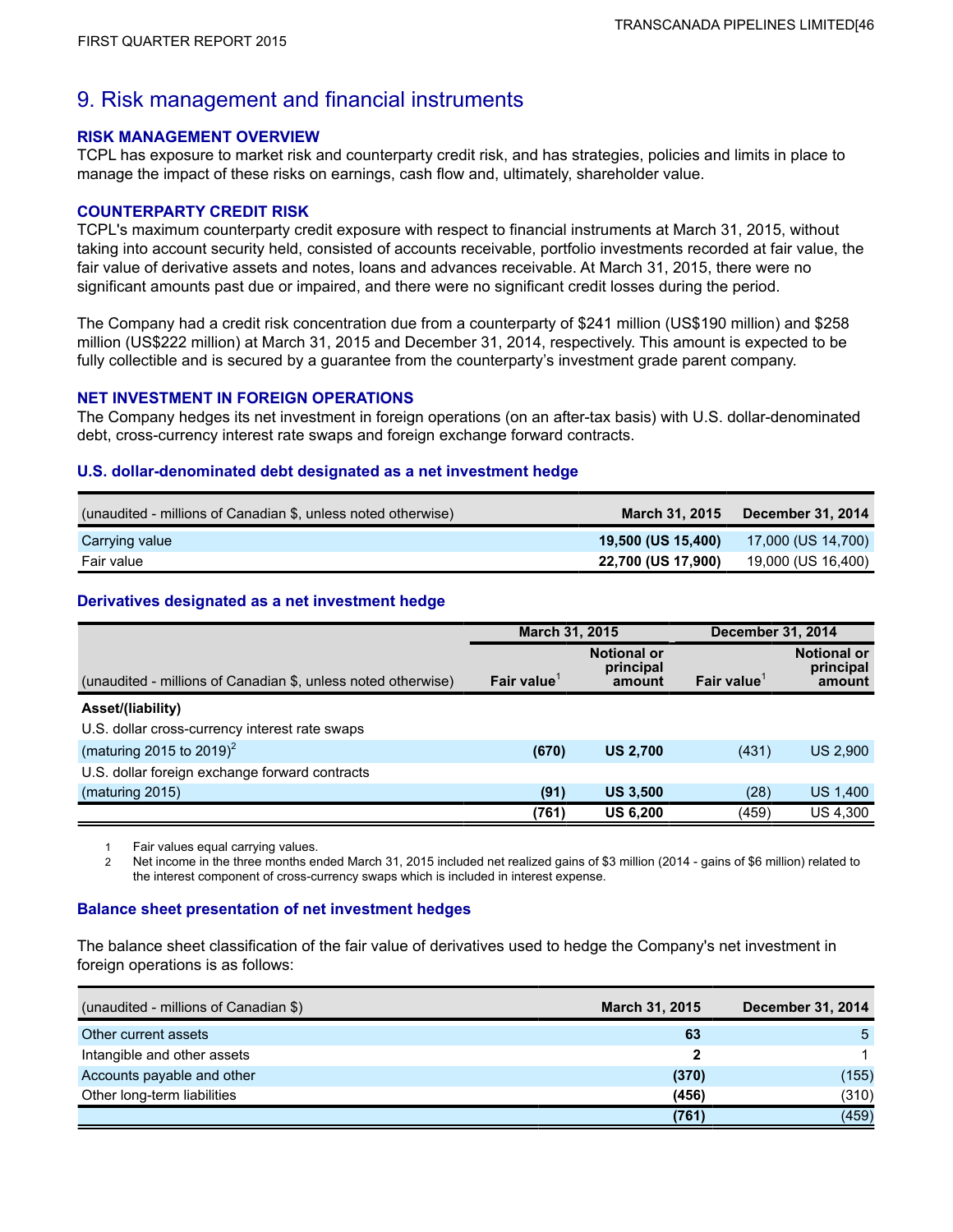#### **FINANCIAL INSTRUMENTS**

#### **Non-derivative financial instruments**

#### **Fair value of non-derivative financial instruments**

The fair value of the Company's notes receivable is calculated by discounting future payments of interest and principal using forward interest rates. The fair value of long-term debt and junior subordinated notes is estimated using an income approach based on quoted market prices for the same or similar debt instruments from external data service providers. The fair value of available for sale assets has been calculated using quoted market prices where available. Credit risk has been taken into consideration when calculating the fair value of non-derivative instruments.

Certain non-derivative financial instruments included in cash and cash equivalents, accounts receivable, due from affiliates, intangible and other assets, notes payable, accounts payable and other, due to affiliates, accrued interest and other long-term liabilities have carrying amounts that approximate their fair value due to the nature of the item or the short time to maturity and would be classified in Level II of the fair value hierarchy.

#### **Balance sheet presentation of non-derivative financial instruments**

The following table details the fair value of the non-derivative financial instruments, excluding those where carrying amounts approximate fair value, and would be classified in Level II of the fair value hierarchy:

|                                           | March 31, 2015     |               | <b>December 31, 2014</b> |               |
|-------------------------------------------|--------------------|---------------|--------------------------|---------------|
| (unaudited - millions of Canadian \$)     | Carrying<br>amount | Fair<br>value | Carrying<br>amount       | Fair<br>value |
| Notes receivable and other <sup>1</sup>   | 191                | 240           | 213                      | 263           |
| Current and long-term debt <sup>2,3</sup> | (27, 845)          | (33, 385)     | (24, 757)                | (28, 713)     |
| Junior subordinated notes                 | (1, 268)           | (1,240)       | (1, 160)                 | (1, 157)      |
|                                           | (28, 922)          | (34, 385)     | (25, 704)                | (29, 607)     |

1 Notes receivable are included in other current assets and intangible and other assets on the condensed consolidated balance sheet.

2 Long-term debt is recorded at amortized cost, except for US\$500 million (December 31, 2014 - US\$400 million) that is attributed to hedged risk and recorded at fair value.

3 Consolidated net income for the three months ended March 31, 2015 included losses of \$6 million (2014 - losses of \$6 million) for fair value adjustments attributable to the hedged interest rate risk associated with interest rate swap fair value hedging relationships on US\$500 million of long-term debt at March 31, 2015 (December 31, 2014 - US\$400 million). There were no other unrealized gains or losses from fair value adjustments to the non-derivative financial instruments.

#### **Derivative instruments**

#### **Fair value of derivative instruments**

The fair value of foreign exchange and interest rate derivatives has been calculated using the income approach which uses period end market rates and applies a discounted cash flow valuation model. The fair value of power and natural gas derivatives has been calculated using quoted market prices where available. In the absence of quoted market prices, third-party broker quotes or other valuation techniques have been used. Credit risk has been taken into consideration when calculating the fair value of derivative instruments.

In some cases, even though the derivatives are considered to be effective economic hedges, they do not meet the specific criteria for hedge accounting treatment or are not designated as a hedge and are accounted for at fair value with changes in fair value recorded in net income in the period of change. This may expose the Company to increased variability in reported earnings because the fair value of the derivative instruments can fluctuate significantly from period to period.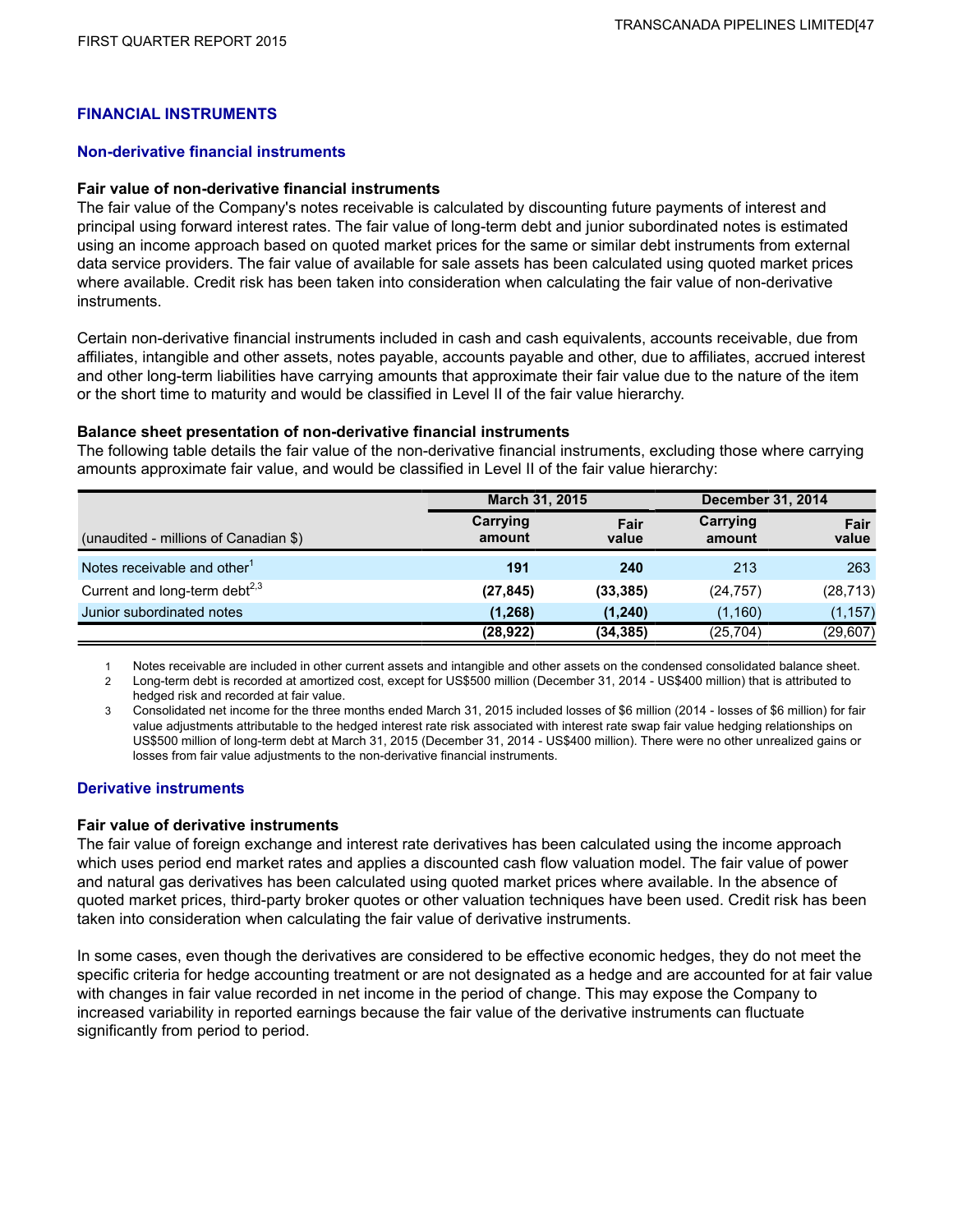#### **Balance sheet presentation of derivative instruments**

The balance sheet classification of the fair value of the derivative instruments is as follows:

| (unaudited - millions of Canadian \$) | <b>March 31, 2015</b> | <b>December 31, 2014</b> |
|---------------------------------------|-----------------------|--------------------------|
| Other current assets                  | 543                   | 409                      |
| Intangible and other assets           | 153                   | 93                       |
| Accounts payable and other            | (1,039)               | (749)                    |
| Other long-term liabilities           | (662)                 | (411)                    |
|                                       | (1,005)               | (658)                    |

#### **2015 derivative instruments summary**

The following summary does not include hedges of the Company's net investment in foreign operations.

| (unaudited - millions of Canadian \$, unless noted otherwise)  | <b>Power</b> | <b>Natural</b><br>gas | Foreign<br>exchange | <b>Interest</b> |
|----------------------------------------------------------------|--------------|-----------------------|---------------------|-----------------|
| Derivative instruments held for trading <sup>1</sup>           |              |                       |                     |                 |
| Fair values <sup>2,3</sup>                                     |              |                       |                     |                 |
| Assets                                                         | \$458        | \$72                  | \$3                 | \$4             |
| Liabilities                                                    | (\$527)      | (\$109)               | ( \$63)             | ( \$4)          |
| Notional values <sup>3</sup>                                   |              |                       |                     |                 |
| Volumes <sup>4</sup>                                           |              |                       |                     |                 |
| Purchases                                                      | 54,058       | 99                    |                     |                 |
| Sales                                                          | 42,469       | 54                    |                     |                 |
| U.S. dollars                                                   |              | -                     | <b>US 1,917</b>     | <b>US 100</b>   |
| Net unrealized losses in the period <sup>5</sup>               |              |                       |                     |                 |
| three months ended March 31, 2015                              | (\$26)       | $s-$                  | (\$29)              | $$ -$           |
| Net realized (losses)/gains in the period <sup>5</sup>         |              |                       |                     |                 |
| three months ended March 31, 2015                              | (\$10)       | \$11                  | (\$43)              | \$–             |
| Maturity dates <sup>3</sup>                                    | 2015-2019    | 2015-2020             | 2015-2016           | 2015-2016       |
| Derivative instruments in hedging relationships <sup>6,7</sup> |              |                       |                     |                 |
| Fair values <sup>2,3</sup>                                     |              |                       |                     |                 |
| Assets                                                         | \$88         | $s-$                  | $s-$                | \$6             |
| Liabilities                                                    | (\$169)      | $s-$                  | $s-$                | (\$3)           |
| Notional values <sup>3</sup>                                   |              |                       |                     |                 |
| Volumes <sup>4</sup>                                           |              |                       |                     |                 |
| <b>Purchases</b>                                               | 11,648       |                       |                     |                 |
| Sales                                                          | 3,972        |                       |                     |                 |
| U.S. dollars                                                   |              |                       |                     | <b>US 650</b>   |
| Net realized gains in the period <sup>5</sup>                  |              |                       |                     |                 |
| three months ended March 31, 2015                              | \$16         | $s-$                  | $s-$                | \$2             |
| Maturity dates <sup>3</sup>                                    | 2015-2019    |                       |                     | 2015-2019       |

1 The majority of derivative instruments held for trading have been entered into for risk management purposes and all are subject to the Company's risk management strategies, policies and limits. These include derivatives that have not been designated as hedges or do not qualify for hedge accounting treatment but have been entered into as economic hedges to manage the Company's exposures to market risk.

2 Fair values equal carrying values.

3 As at March 31, 2015.

4 Volumes for power and natural gas derivatives are in GWh and Bcf, respectively.

5 Realized and unrealized gains and losses on held for trading derivative instruments used to purchase and sell power and natural gas are included net in energy revenues. Realized and unrealized gains and losses on interest rate and foreign exchange derivative instruments held for trading are included net in interest expense and interest income and other expense, respectively. The effective portion of the change in fair value of derivative instruments in hedging relationships is initially recognized in OCI and reclassified to energy revenues, interest expense and interest income and other expense, as appropriate, as the original hedged item settles.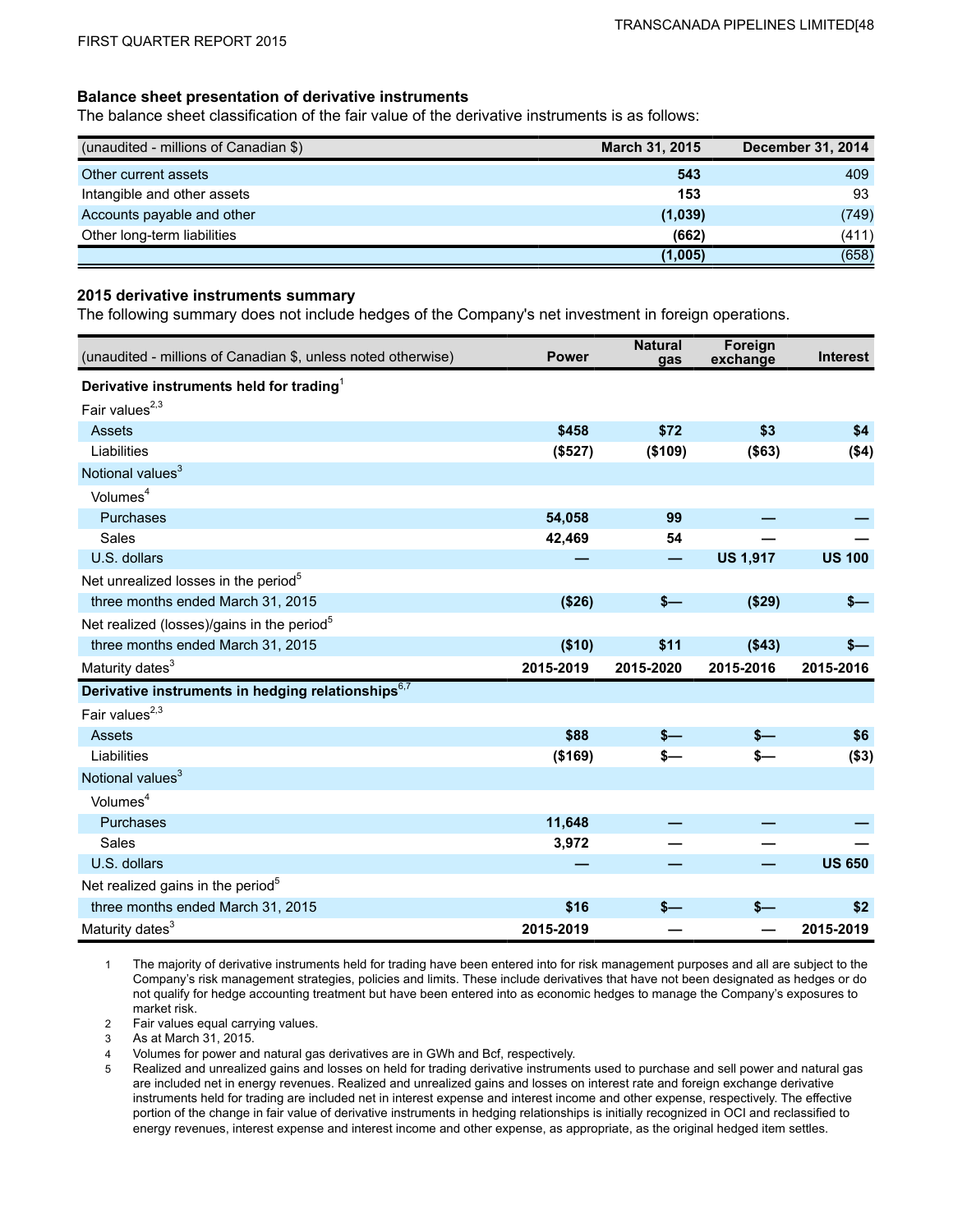- 6 All hedging relationships are designated as cash flow hedges except for interest rate derivative instruments designated as fair value hedges with a fair value of \$6 million and a notional amount of US\$500 million as at March 31, 2015. For the three months ended March 31, 2015, net realized gains on fair value hedges were \$2 million and were included in interest expense. For the three months ended March 31, 2015, the Company did not record any amounts in net income related to ineffectiveness for fair value hedges.
- 7 For the three months ended March 31, 2015, there were no gains or losses included in net income for discontinued cash flow hedges where it was probable that the anticipated transaction would not occur.

#### **2014 derivative instruments summary**

The following summary does not include hedges of the Company's net investment in foreign operations.

| (unaudited - millions of Canadian \$, unless noted otherwise) | <b>Power</b> | <b>Natural</b><br>gas | Foreign<br>exchange      | <b>Interest</b> |
|---------------------------------------------------------------|--------------|-----------------------|--------------------------|-----------------|
| Derivative instruments held for trading <sup>1</sup>          |              |                       |                          |                 |
| Fair values <sup>2,3</sup>                                    |              |                       |                          |                 |
| Assets                                                        | \$362        | \$69                  | \$1                      | \$4             |
| Liabilities                                                   | (\$391)      | (\$103)               | (\$32)                   | ( \$4)          |
| Notional values <sup>3</sup>                                  |              |                       |                          |                 |
| Volumes <sup>4</sup>                                          |              |                       |                          |                 |
| Purchases                                                     | 42,097       | 60                    |                          |                 |
| Sales                                                         | 35,452       | 38                    |                          |                 |
| U.S. dollars                                                  |              |                       | <b>US 1,374</b>          | <b>US 100</b>   |
| Net unrealized gains/(losses) in the period <sup>5</sup>      |              |                       |                          |                 |
| three months ended March 31, 2014                             | \$9          | ( \$7)                | ( \$2)                   | $$ -$           |
| Net realized (losses)/gains in the period <sup>5</sup>        |              |                       |                          |                 |
| three months ended March 31, 2014                             | (\$28)       | \$50                  | (\$17)                   | $s-$            |
| Maturity dates <sup>3</sup>                                   | 2015-2019    | 2015-2020             | 2015                     | 2015-2016       |
| Derivative instruments in hedging relationships 6,7           |              |                       |                          |                 |
| Fair values <sup>2,3</sup>                                    |              |                       |                          |                 |
| Assets                                                        | \$57         | $s-$                  | $s-$                     | \$3             |
| Liabilities                                                   | (\$163)      | $s-$                  | $s-$                     | (\$2)           |
| Notional values <sup>3</sup>                                  |              |                       |                          |                 |
| Volumes <sup>4</sup>                                          |              |                       |                          |                 |
| Purchases                                                     | 11,120       |                       |                          |                 |
| Sales                                                         | 3,977        |                       |                          |                 |
| U.S. dollars                                                  |              |                       |                          | <b>US 550</b>   |
| Net unrealized gains in the period <sup>5</sup>               |              |                       |                          |                 |
| three months ended March 31, 2014                             | \$192        | $S-$                  | $s-$                     | \$1             |
| Maturity dates <sup>3</sup>                                   | 2015-2019    |                       | $\overline{\phantom{0}}$ | 2015-2018       |

1 The majority of derivative instruments held for trading have been entered into for risk management purposes and all are subject to the Company's risk management strategies, policies and limits. These include derivatives that have not been designated as hedges or do not qualify for hedge accounting treatment but have been entered into as economic hedges to manage the Company's exposures to market risk.

2 Fair values equal carrying values.

3 As at December 31, 2014.

4 Volumes for power and natural gas derivatives are in GWh and Bcf, respectively.

5 Realized and unrealized gains and losses on held for trading derivative instruments used to purchase and sell power and natural gas are included net in energy revenues. Realized and unrealized gains and losses on interest rate and foreign exchange derivative instruments held for trading are included net in interest expense and interest income and other expense, respectively. The effective portion of change in fair value of derivative instruments in hedging relationships is initially recognized in OCI and reclassified to energy revenues, interest expense and interest income and other expense, as appropriate, as the original hedged item settles.

6 All hedging relationships are designated as cash flow hedges except for interest rate derivative instruments designated as fair value hedges with a fair value of \$3 million and a notional amount of US\$400 million as at December 31, 2014. Net realized gains on fair value hedges for the three months ended March 31, 2014 were \$1 million and were included in interest expense. For the three months ended March 31, 2014, the Company did not record any amounts in net income related to ineffectiveness for fair value hedges.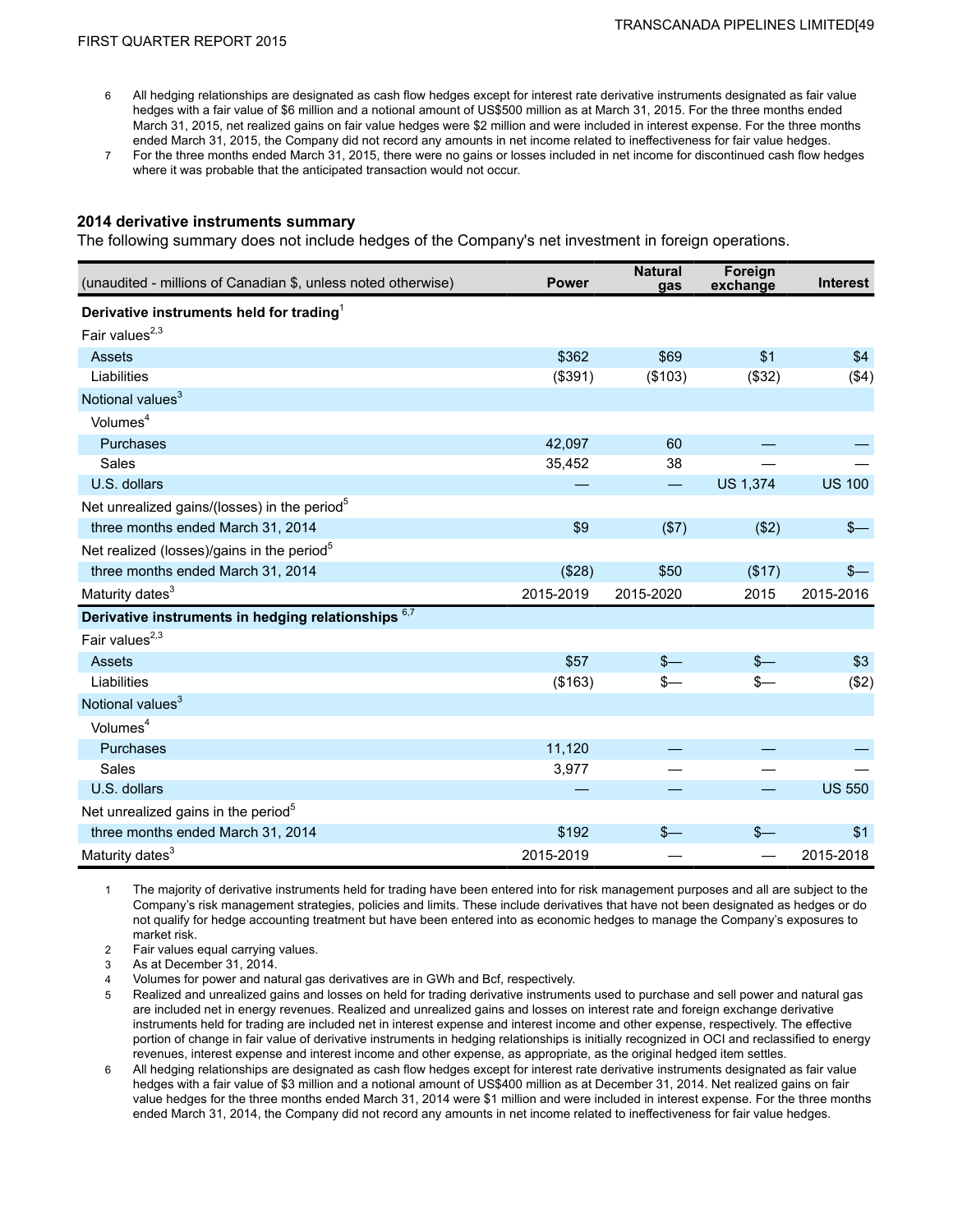7 For the three months ended March 31, 2014, there were no gains or losses included in net income for discontinued cash flow hedges where it was probable that the anticipated transaction would not occur.

#### **Derivatives in cash flow hedging relationships**

The components of OCI (Note 7) related to derivatives in cash flow hedging relationships are as follows:

|                                                                                                                         | three months ended March 31 |       |
|-------------------------------------------------------------------------------------------------------------------------|-----------------------------|-------|
| (unaudited - millions of Canadian \$, pre-tax)                                                                          | 2015                        | 2014  |
| Change in fair value of derivative instruments recognized in OCI (effective portion) <sup>1</sup>                       |                             |       |
| Power                                                                                                                   | 21                          | 41    |
| Foreign exchange                                                                                                        |                             | 10    |
|                                                                                                                         | 21                          | 51    |
| Reclassification of gains/(losses) on derivative instruments from AOCI to net income<br>(effective portion) $\tilde{I}$ |                             |       |
| Power <sup>2</sup>                                                                                                      | 69                          | (108) |
| Interest $3$                                                                                                            | 4                           | 5     |
|                                                                                                                         | 73                          | (103) |
| Losses on derivative instruments recognized in net income (ineffective portion)                                         |                             |       |
| Power                                                                                                                   | (63)                        | (13)  |
|                                                                                                                         | (63)                        | (13)  |

1 No amounts have been excluded from the assessment of hedge effectiveness. Amounts in parentheses indicate losses recorded to OCI.

2 Reported within energy revenues on the condensed consolidated statement of income.

3 Reported within interest expense on the condensed consolidated statement of income.

#### **Offsetting of derivative instruments**

The Company enters into derivative contracts with the right to offset in the normal course of business as well as in the event of default. TCPL has no master netting agreements, however, similar contracts are entered into containing rights to offset. The Company has elected to present the fair value of derivative instruments with the right to offset on a gross basis in the balance sheet. The following table shows the impact on the presentation of the fair value of derivative instrument assets and liabilities had the Company elected to present these contracts on a net basis:

| at March 31, 2015                     | Gross derivative instruments   | <b>Amounts available</b> |                    |
|---------------------------------------|--------------------------------|--------------------------|--------------------|
| (unaudited - millions of Canadian \$) | presented on the balance sheet | for offset               | <b>Net amounts</b> |
| Derivative - Asset                    |                                |                          |                    |
| Power                                 | 546                            | (389)                    | 157                |
| Natural gas                           | 72                             | (60)                     | 12                 |
| Foreign exchange                      | 68                             | (61)                     |                    |
| Interest                              | 10                             | (1)                      | 9                  |
| Total                                 | 696                            | (511)                    | 185                |
| Derivative - Liability                |                                |                          |                    |
| Power                                 | (696)                          | 389                      | (307)              |
| Natural gas                           | (109)                          | 60                       | (49)               |
| Foreign exchange                      | (889)                          | 61                       | (828)              |
| Interest                              | (7)                            |                          | (6)                |
| Total                                 | (1,701)                        | 511                      | (1, 190)           |

1 Amounts available for offset do not include cash collateral pledged or received.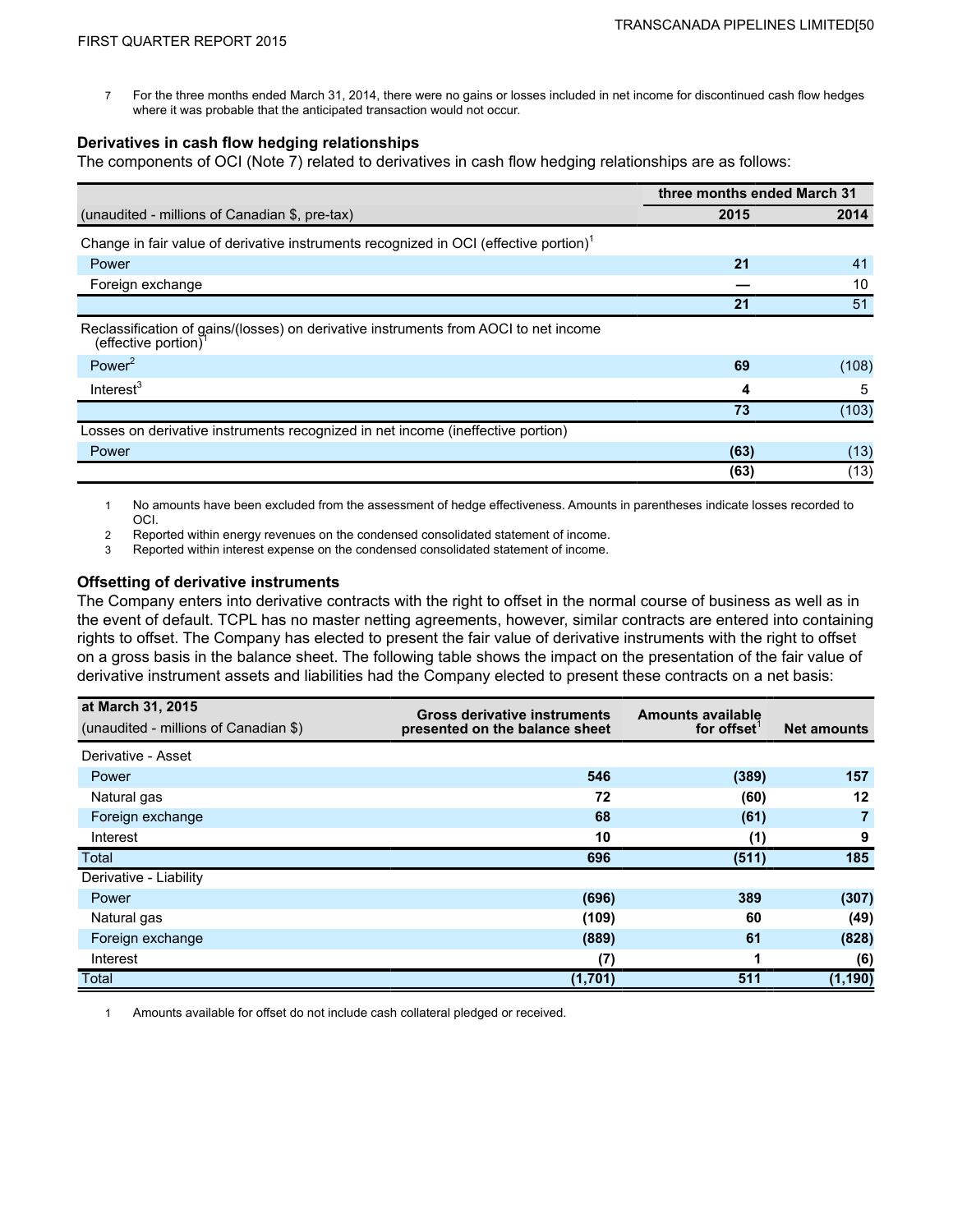The following table shows the impact on the presentation of the fair value of derivative instrument assets and liabilities had the Company elected to present these contracts on a net basis as at December 31, 2014:

| at December 31, 2014<br>(unaudited - millions of Canadian \$) | <b>Gross derivative instruments</b><br>presented on the balance sheet | <b>Amounts available</b><br>for offset | <b>Net amounts</b> |
|---------------------------------------------------------------|-----------------------------------------------------------------------|----------------------------------------|--------------------|
| Derivative - Asset                                            |                                                                       |                                        |                    |
| Power                                                         | 419                                                                   | (330)                                  | 89                 |
| Natural gas                                                   | 69                                                                    | (57)                                   | 12                 |
| Foreign exchange                                              |                                                                       | (7)                                    |                    |
| Interest                                                      |                                                                       | (1)                                    | 6                  |
| Total                                                         | 502                                                                   | (395)                                  | 107                |
| Derivative - Liability                                        |                                                                       |                                        |                    |
| Power                                                         | (554)                                                                 | 330                                    | (224)              |
| Natural gas                                                   | (103)                                                                 | 57                                     | (46)               |
| Foreign exchange                                              | (497)                                                                 |                                        | (490)              |
| <b>Interest</b>                                               | (6)                                                                   |                                        | (5)                |
| Total                                                         | (1, 160)                                                              | 395                                    | (765)              |

1 Amounts available for offset do not include cash collateral pledged or received.

With respect to all financial arrangements, including the derivative instruments presented above as at March 31, 2015, the Company had provided cash collateral of \$494 million (December 31, 2014 - \$459 million) and letters of credit of \$19 million (December 31, 2014 - \$26 million) to its counterparties. The Company held nil (December 31, 2014 - \$1 million) in cash collateral and \$6 million (December 31, 2014 - \$1 million) in letters of credit from counterparties on asset exposures at March 31, 2015.

#### **Credit risk related contingent features of derivative instruments**

Derivative contracts entered into to manage market risk often contain financial assurance provisions that allow parties to the contracts to manage credit risk. These provisions may require collateral to be provided if a credit-riskrelated contingent event occurs, such as a downgrade in the Company's credit rating to non-investment grade.

Based on contracts in place and market prices at March 31, 2015, the aggregate fair value of all derivative instruments with credit-risk-related contingent features that were in a net liability position was \$31 million (December 31, 2014 - \$15 million), for which the Company had provided collateral in the normal course of business of nil (December 31, 2014 - nil). If the credit risk related contingent features in these agreements were triggered on March 31, 2015, the Company would have been required to provide additional collateral of \$31 million (December 31, 2014 - \$15 million) to its counterparties. Collateral may also need to be provided should the fair value of derivative instruments exceed pre-defined contractual exposure limit thresholds.

The Company has sufficient liquidity in the form of cash and undrawn committed revolving bank lines to meet these contingent obligations should they arise.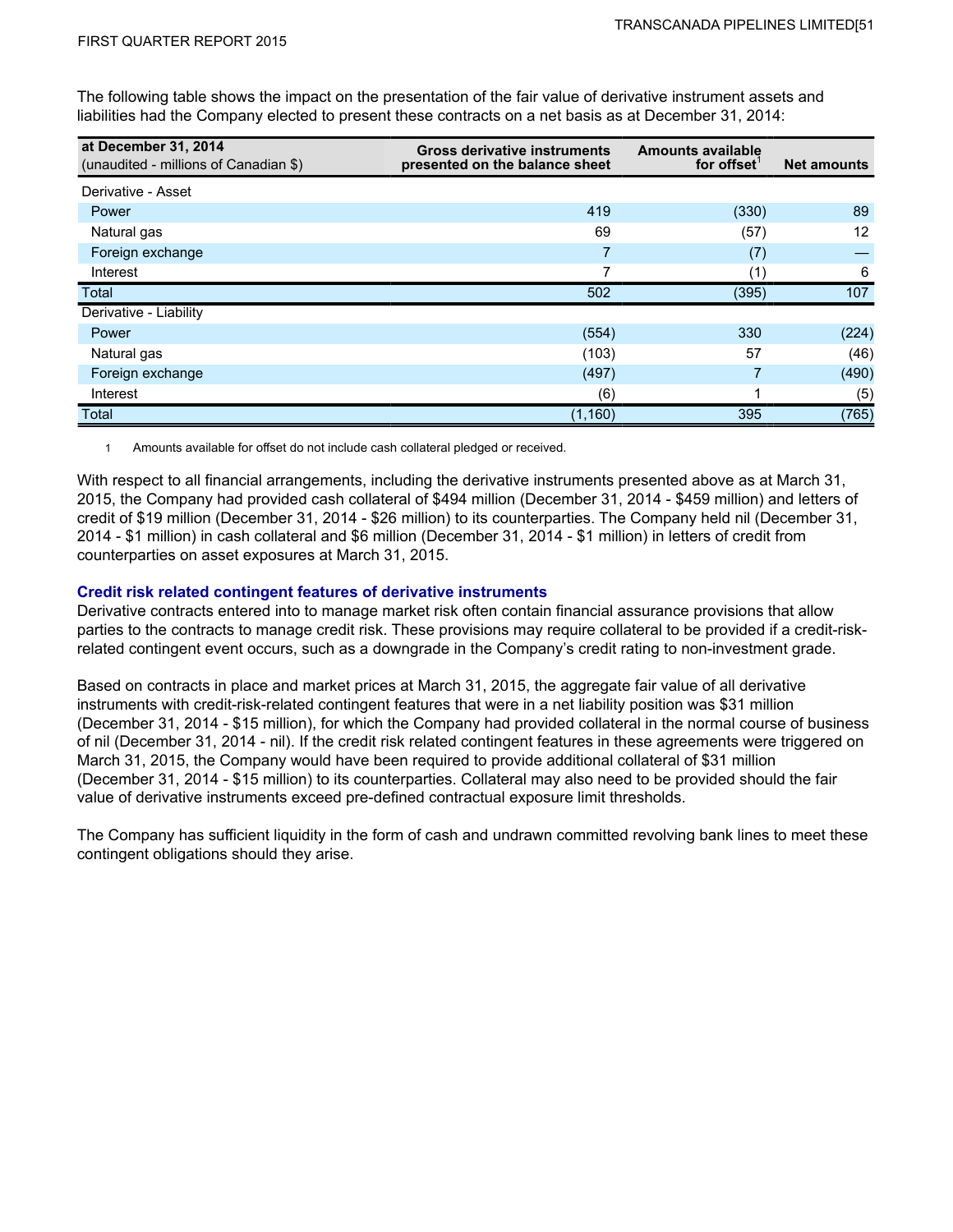#### **FAIR VALUE HIERARCHY**

The Company's financial assets and liabilities recorded at fair value have been categorized into three categories based on a fair value hierarchy.

| <b>Levels</b> | How fair value has been determined                                                                                                                                                                                                                                                                                                                                                                                                                                                                                                                                                                                                                                                                                                                                                                                                                                                                 |
|---------------|----------------------------------------------------------------------------------------------------------------------------------------------------------------------------------------------------------------------------------------------------------------------------------------------------------------------------------------------------------------------------------------------------------------------------------------------------------------------------------------------------------------------------------------------------------------------------------------------------------------------------------------------------------------------------------------------------------------------------------------------------------------------------------------------------------------------------------------------------------------------------------------------------|
| Level I       | Quoted prices in active markets for identical assets and liabilities that the Company has the ability to access<br>at the measurement date.                                                                                                                                                                                                                                                                                                                                                                                                                                                                                                                                                                                                                                                                                                                                                        |
| Level II      | Valuation based on the extrapolation of inputs, other than quoted prices included within Level I, for which all<br>significant inputs are observable directly or indirectly.                                                                                                                                                                                                                                                                                                                                                                                                                                                                                                                                                                                                                                                                                                                       |
|               | Inputs include published exchange rates, interest rates, interest rate swap curves, yield curves and broker<br>quotes from external data service providers.                                                                                                                                                                                                                                                                                                                                                                                                                                                                                                                                                                                                                                                                                                                                        |
|               | This category includes interest rate and foreign exchange derivative assets and liabilities where fair value is<br>determined using the income approach and power and natural gas commodity derivatives where fair value is<br>determined using the market approach.                                                                                                                                                                                                                                                                                                                                                                                                                                                                                                                                                                                                                               |
|               | Transfers between Level I and Level II would occur when there is a change in market circumstances.                                                                                                                                                                                                                                                                                                                                                                                                                                                                                                                                                                                                                                                                                                                                                                                                 |
| Level III     | Valuation of assets and liabilities are measured using a market approach based on extrapolation of inputs<br>that are unobservable or where observable data does not support a significant portion of the derivatives fair<br>value. This category includes long-dated commodity transactions in certain markets where liquidity is low and<br>inputs may include long-term broker quotes.                                                                                                                                                                                                                                                                                                                                                                                                                                                                                                         |
|               | Long-term electricity prices may also be estimated using a third-party modeling tool which takes into account<br>physical operating characteristics of generation facilities in the markets in which the Company operates.<br>Model inputs include market fundamentals such as fuel prices, power supply additions and retirements,<br>power demand, seasonal hydro conditions and transmission constraints. Long-term North American natural<br>gas prices might be estimated on a view of future natural gas supply and demand, as well as exploration and<br>development costs. Significant decreases in fuel prices or demand for electricity or natural gas, or increases<br>in the supply of electricity or natural gas, small number of transactions in markets with lower liquidity are<br>expected to or may result in a lower fair value measurement of contracts included in Level III. |
|               | Assets and liabilities measured at fair value can fluctuate between Level II and Level III depending on the<br>proportion of the value of the contract that extends beyond the time frame for which significant inputs are<br>considered to be observable. As contracts near maturity and observable market data becomes available,<br>they are transferred out of Level III and into Level II.                                                                                                                                                                                                                                                                                                                                                                                                                                                                                                    |

The fair value of the Company's assets and liabilities measured on a recurring basis, including both current and non-current portions, are categorized as follows:

| at March 31, 2015                              | <b>Quoted prices in</b><br>active markets | <b>Significant other</b><br>observable inputs | <b>Significant</b><br>unobservable<br>inputs |       |
|------------------------------------------------|-------------------------------------------|-----------------------------------------------|----------------------------------------------|-------|
| (unaudited - millions of Canadian \$, pre-tax) | (Level I) $1$                             | (Level II) $1$                                | (Level $III$ ) <sup>1</sup>                  | Total |
| Derivative instrument assets:                  |                                           |                                               |                                              |       |
| Power commodity contracts                      |                                           | 542                                           | 4                                            | 546   |
| Natural gas commodity contracts                | 39                                        | 24                                            | 9                                            | 72    |
| Foreign exchange contracts                     |                                           | 68                                            |                                              | 68    |
| Interest rate contracts                        |                                           | 10                                            |                                              | 10    |
| Derivative instrument liabilities:             |                                           |                                               |                                              |       |
| Power commodity contracts                      |                                           | (685)                                         | (11)                                         | (696) |
| Natural gas commodity contracts                | (104)                                     | (5)                                           |                                              | (109) |
| Foreign exchange contracts                     |                                           | (889)                                         |                                              | (889) |
| Interest rate contracts                        |                                           | (7)                                           |                                              | (7)   |
| Non-derivative financial instruments:          |                                           |                                               |                                              |       |
| Available for sale assets <sup>2</sup>         |                                           | 117                                           |                                              | 117   |
|                                                | (65)                                      | (825)                                         | 2                                            | (888) |

1 There were no transfers from Level I to Level II or from Level II to Level III for the three months ended March 31, 2015.

2 Available for sale assets (including restricted investments) are included in intangible and other assets on the condensed consolidated balance sheet.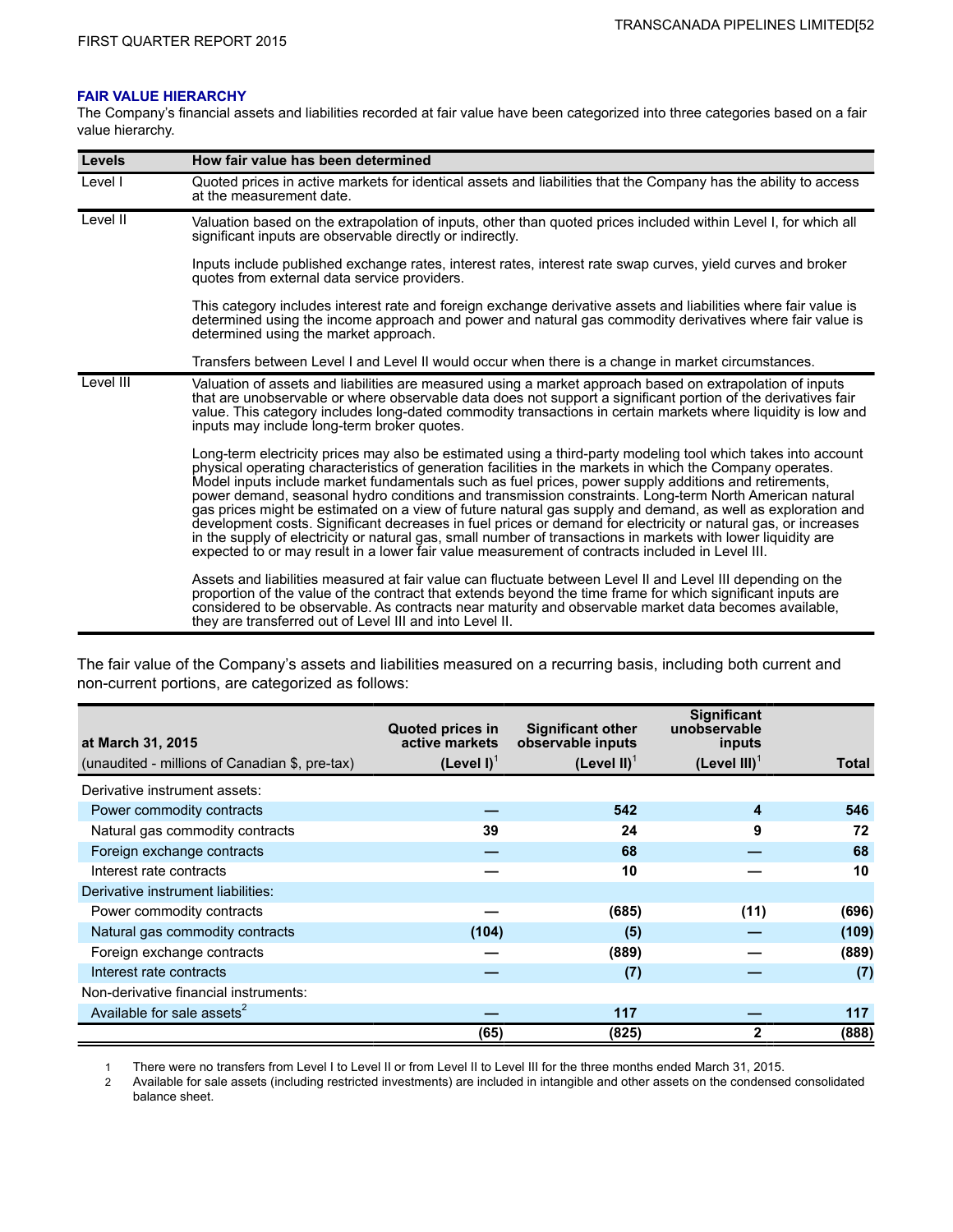The fair value of the Company's assets and liabilities measured on a recurring basis, including both current and non-current portions for 2014, are categorized as follows:

| at December 31, 2014                           | <b>Quoted prices in</b><br>active markets | <b>Significant other</b><br>observable inputs | <b>Significant</b><br>unobservable<br>inputs |       |
|------------------------------------------------|-------------------------------------------|-----------------------------------------------|----------------------------------------------|-------|
| (unaudited - millions of Canadian \$, pre-tax) | (Level I) $1$                             | (Level II) $1$                                | (Level $III$ ) <sup>1</sup>                  | Total |
| Derivative instrument assets:                  |                                           |                                               |                                              |       |
| Power commodity contracts                      |                                           | 417                                           | $\overline{2}$                               | 419   |
| Natural gas commodity contracts                | 40                                        | 24                                            | 5                                            | 69    |
| Foreign exchange contracts                     |                                           | 7                                             |                                              |       |
| Interest rate contracts                        |                                           | 7                                             |                                              | 7     |
| Derivative instrument liabilities:             |                                           |                                               |                                              |       |
| Power commodity contracts                      |                                           | (551)                                         | (3)                                          | (554) |
| Natural gas commodity contracts                | (86)                                      | (17)                                          |                                              | (103) |
| Foreign exchange contracts                     |                                           | (497)                                         |                                              | (497) |
| Interest rate contracts                        |                                           | (6)                                           |                                              | (6)   |
| Non-derivative financial instruments:          |                                           |                                               |                                              |       |
| Available for sale assets <sup>2</sup>         |                                           | 75                                            |                                              | 75    |
|                                                | (46)                                      | (541)                                         | 4                                            | (583) |

1 There were no transfers from Level I to Level II or from Level II to Level III for the year ended December 31, 2014.

2 Available for sale assets are included in intangible and other assets on the condensed consolidated balance sheet.

The following table presents the net change in fair value of derivative assets and liabilities classified as Level III of the fair value hierarchy:

|                                                | three months ended March 31 |      |
|------------------------------------------------|-----------------------------|------|
| (unaudited - millions of Canadian \$, pre-tax) | 2015                        | 2014 |
| Balance at beginning of period                 | 4                           |      |
| Total losses included in net income            | (3)                         |      |
| Total gains included in OCI                    |                             |      |
| Balance at end of period                       |                             |      |

1 For the three months ended March 31, 2015, energy revenues include unrealized losses attributed to derivatives in the Level III category that were still held at March 31, 2015 of \$3 million (2014 - nil).

A 10 per cent increase or decrease in commodity prices, with all other variables held constant, would result in less than a \$1 million decrease or increase, respectively, in the fair value of outstanding derivative instruments included in Level III as at March 31, 2015.

### 10. Contingencies and guarantees

TCPL and its subsidiaries are subject to various legal proceedings, arbitrations and actions arising in the normal course of business. While the final outcome of such legal proceedings and actions cannot be predicted with certainty, it is the opinion of management that the resolution of such proceedings and actions will not have a material impact on the Company's consolidated financial position or results of operations.

### **GUARANTEES**

TCPL and its joint venture partner on Bruce Power, BPC Generation Infrastructure Trust (BPC), have each severally guaranteed certain contingent financial obligations of Bruce B related to a lease agreement and contractor and supplier services. In addition, TCPL and BPC have each severally guaranteed one-half of certain contingent financial obligations of Bruce A related to a sublease agreement and certain other financial obligations. The Company's exposure under certain of these guarantees is unlimited.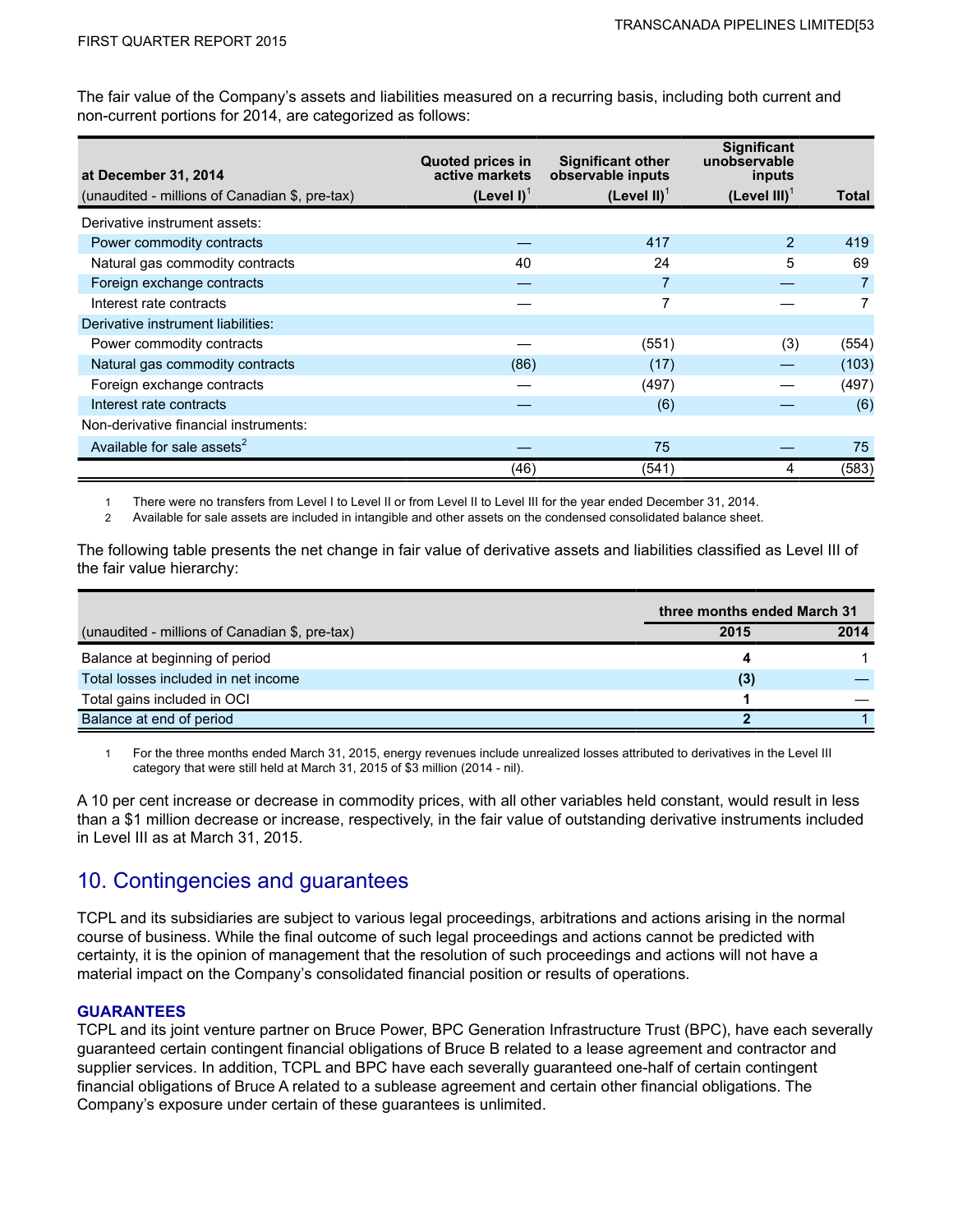In addition to the guarantees for Bruce Power, the Company and its partners in certain other jointly owned entities have either (i) jointly and severally, (ii) jointly or (iii) severally guaranteed the financial performance of these entities related primarily to delivery of natural gas, PPA payments and the payment of liabilities. For certain of these entities, any payments made by TCPL under these guarantees in excess of its ownership interest are to be reimbursed by its partners.

The carrying value of these guarantees has been included in other long-term liabilities. Information regarding the Company's guarantees is as follows:

|                                       |                     | at March 31, 2015            |                   | at December 31, 2014         |                   |
|---------------------------------------|---------------------|------------------------------|-------------------|------------------------------|-------------------|
| (unaudited - millions of Canadian \$) | Term                | <b>Potential</b><br>exposure | Carrying<br>value | <b>Potential</b><br>exposure | Carrying<br>value |
| <b>Bruce Power</b>                    | ranging to $2019^2$ | 604                          |                   | 634                          | 6                 |
| Other jointly owned entities          | ranging to 2040     | 108                          | 14                | 104                          | 14                |
|                                       |                     | 712                          | 20                | 738                          | 20                |

1 TCPL's share of the potential estimated current or contingent exposure.

2 Except for one guarantee with no termination date.

# 11. Related Party Transactions

The following amounts are included in due from affiliates:

|                                       |                                | 2015                           |                                          | 2014                       |                                          |
|---------------------------------------|--------------------------------|--------------------------------|------------------------------------------|----------------------------|------------------------------------------|
| (unaudited - millions of Canadian \$) | <b>Maturity</b><br><b>Date</b> | <b>Outstanding</b><br>March 31 | <b>Effective</b><br><b>Interest Rate</b> | Outstanding<br>December 31 | <b>Effective</b><br><b>Interest Rate</b> |
|                                       |                                |                                |                                          |                            |                                          |
| Discount Notes <sup>1</sup>           | 2015                           | 2,536                          | 1.0%                                     | 2,597                      | 1.3%                                     |
| Credit Facility <sup>2</sup>          |                                | 255                            | 2.9%                                     | 245                        | 3.0%                                     |
|                                       |                                | 2.791                          |                                          | 2.842                      |                                          |

Issued to TransCanada. Interest on the discount notes is equivalent to current commercial paper rates.

2 Issued to TransCanada. This facility is repayable on demand and bears interest at the Royal Bank of Canada prime rate per annum.

In the three months ended March 31, 2015, interest income included \$10 million as a result of inter-corporate lending to TransCanada (March 31, 2014 - \$8 million).

At March 31, 2015, accounts receivable included \$55 million due from TransCanada (December 31, 2014 - \$59 million).

The following amounts are included in due to affiliates:

|                                       |                                | 2015                    |                                          | 2014                       |                                          |
|---------------------------------------|--------------------------------|-------------------------|------------------------------------------|----------------------------|------------------------------------------|
| (unaudited - millions of Canadian \$) | <b>Maturity</b><br><b>Date</b> | Outstanding<br>March 31 | <b>Effective</b><br><b>Interest Rate</b> | Outstanding<br>December 31 | <b>Effective</b><br><b>Interest Rate</b> |
|                                       |                                |                         |                                          |                            |                                          |
| Credit Facility <sup>1</sup>          | 2016                           | 805                     | 3.6%                                     | 866                        | 3.8%                                     |
| Credit Facility <sup>2</sup>          |                                | 230                     | 2.9%                                     |                            |                                          |
|                                       |                                | 1,035                   |                                          | 866                        |                                          |

1 TransCanada has an unsecured \$3.5 billion credit facility with a subsidiary of TCPL. Interest on this facility is charged at Reuters prime rate plus 75 basis points.

2 TCPL's demand revolving credit arrangement with TransCanada is \$2.0 billion (or a U.S. dollar equivalent). This facility bears interest at the Royal Bank of Canada prime rate per annum, or the U.S. base rate per annum. This facility may be terminated at any time at TransCanada's option.